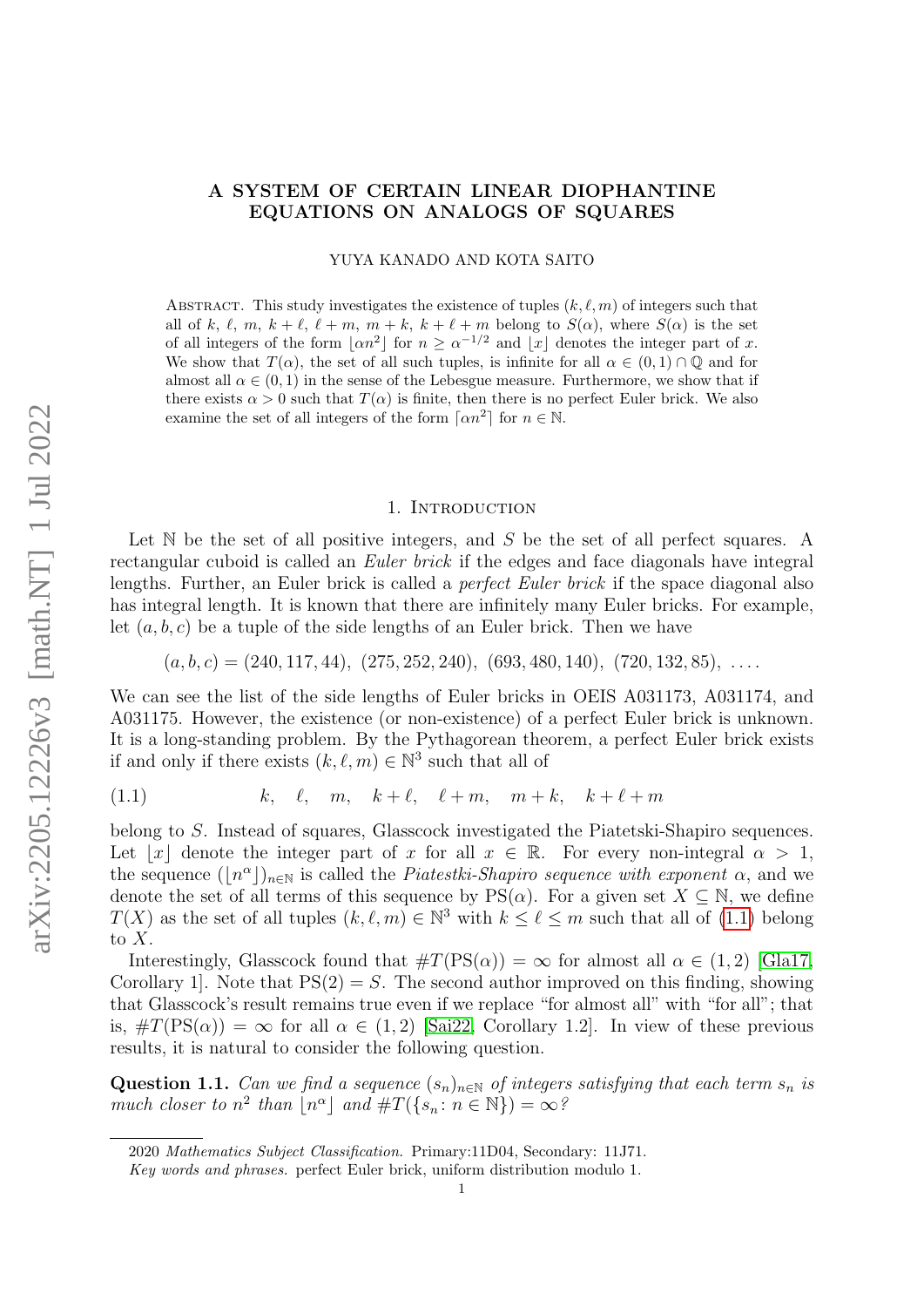As an answer to Question [1.1,](#page-0-1) we propose the following set:

$$
S(\alpha) := \{ \lfloor \alpha n^2 \rfloor \colon n \ge \alpha^{-1/2}, \ n \in \mathbb{N} \}.
$$

Let  $T(\alpha) = T(S(\alpha))$ , and define

$$
T_{\leq x}(\alpha) = \{ (\lfloor \alpha n_1^2 \rfloor, \lfloor \alpha n_2^2 \rfloor, \lfloor \alpha n_3^2 \rfloor) \in T(\alpha) \colon n_1, n_2, n_3 \in [\alpha^{-1/2}, x] \cap \mathbb{N} \}
$$

for all  $\alpha > 0$  and  $x > 1$ . Note that  $S(1) = S$ . A linear relation on  $S(\alpha)$  has already been studied in [\[SY19,](#page-19-2) Appendix A], written by the second author and Yoshida. According to their result [\[SY19,](#page-19-2) Theorem 15], for every integer  $k \geq 3$ , there exists a sufficiently small  $\alpha_k > 0$  such that  $S(\alpha)$  contains infinitely many arithmetic progressions of length k for all  $0 < \alpha \leq \alpha_k$ .

The goal of this article is to develop the theorems shown below. Before stating the theorems, however, a few preliminaries are necessary. First, let  $d(\alpha)$  denote the positive denominator of the irreducible fraction of  $\alpha$  for all  $\alpha \in \mathbb{Q}$ . Furthermore, for all  $x \in \mathbb{R}$ , let  $\lceil x \rceil = -\lceil -x \rceil$ , which means the least integer greater than or equal to x.

<span id="page-1-1"></span>**Theorem 1.2.** For all  $\alpha \in (0,1) \cap \mathbb{Q}$  and  $x > 1$ , we have

(1.2) 
$$
\#T_{\leq x}(\alpha) \geq \left\lfloor \frac{\log(16x)}{4\left\lceil \sqrt{2}d(\alpha) \right\rceil \log(1+\sqrt{2})} \right\rfloor.
$$

In particular,  $T(\alpha)$  is infinite for all  $\alpha \in (0,1) \cap \mathbb{Q}$ .

As a consequence of this theorem, we obtain the following corollary.

<span id="page-1-2"></span>**Corollary 1.3.** There exists an open and dense set  $U \subseteq (0,1)$  such that  $\#T(\alpha) > 0$  for all  $\alpha \in U^{\perp}$ 

We will prove Theorem [1.2](#page-1-1) and Corollary [1.3](#page-1-2) in Section [4.](#page-6-0) Furthermore, we show the following metric result.

<span id="page-1-3"></span>**Theorem 1.4.** Let  $0 < s < t < 1$  be real numbers. For almost all  $\alpha \in (s, t)$  and for every  $\varepsilon > 0$ , there exists  $x_0 = x_0(\alpha, s, t, \varepsilon) > 1$  such that for every  $x \ge x_0$ , we have

$$
\#T_{\leq x}(\alpha) \geq (1-t) \min(1-t, 2s) \frac{\log(16x)}{16 \log(1+\sqrt{2})+\varepsilon}.
$$

In particular,  $T(\alpha)$  is infinite for almost all  $\alpha \in (0,1)$ .

The main contribution of our results is to disclose the infinitude of  $T(\alpha)$  for all  $\alpha \in$  $(0, 1) \cap \mathbb{Q}$  and for almost all  $\alpha \in (0, 1)$  even though the existence of an element in  $T(1)$ is unknown. Furthermore, we obtain quantitative lower bounds for the cardinality of  $T_{\leq x}(\alpha)$ . We will show Theorem [1.4](#page-1-3) in Section [5.](#page-7-0) Note that we cannot prove the existence of  $\alpha$  satisfying the condition that  $T(\alpha)$  is finite. Interestingly, the existence of such  $\alpha$ implies the non-existence of a perfect Euler brick as follows.

<span id="page-1-4"></span>**Theorem 1.5.** Assume that there is  $\alpha > 0$  such that

(1.3) 
$$
\lim_{x \to \infty} \#T_{\leq x}(\alpha)/x = 0.
$$

Then there is no perfect Euler brick. In particular, if there is  $\alpha > 0$  such that  $T(\alpha)$  is finite, then there is no perfect Euler brick.

<span id="page-1-0"></span><sup>&</sup>lt;sup>1</sup>In the previous version of this article, we claimed that for at most countable many  $\alpha \in [0,1]$  we have  $\#T(\alpha) = 0$ . However, there was a mistake in our previous proof. Thus, we replaced Corollary [1.3](#page-1-2) with the current one.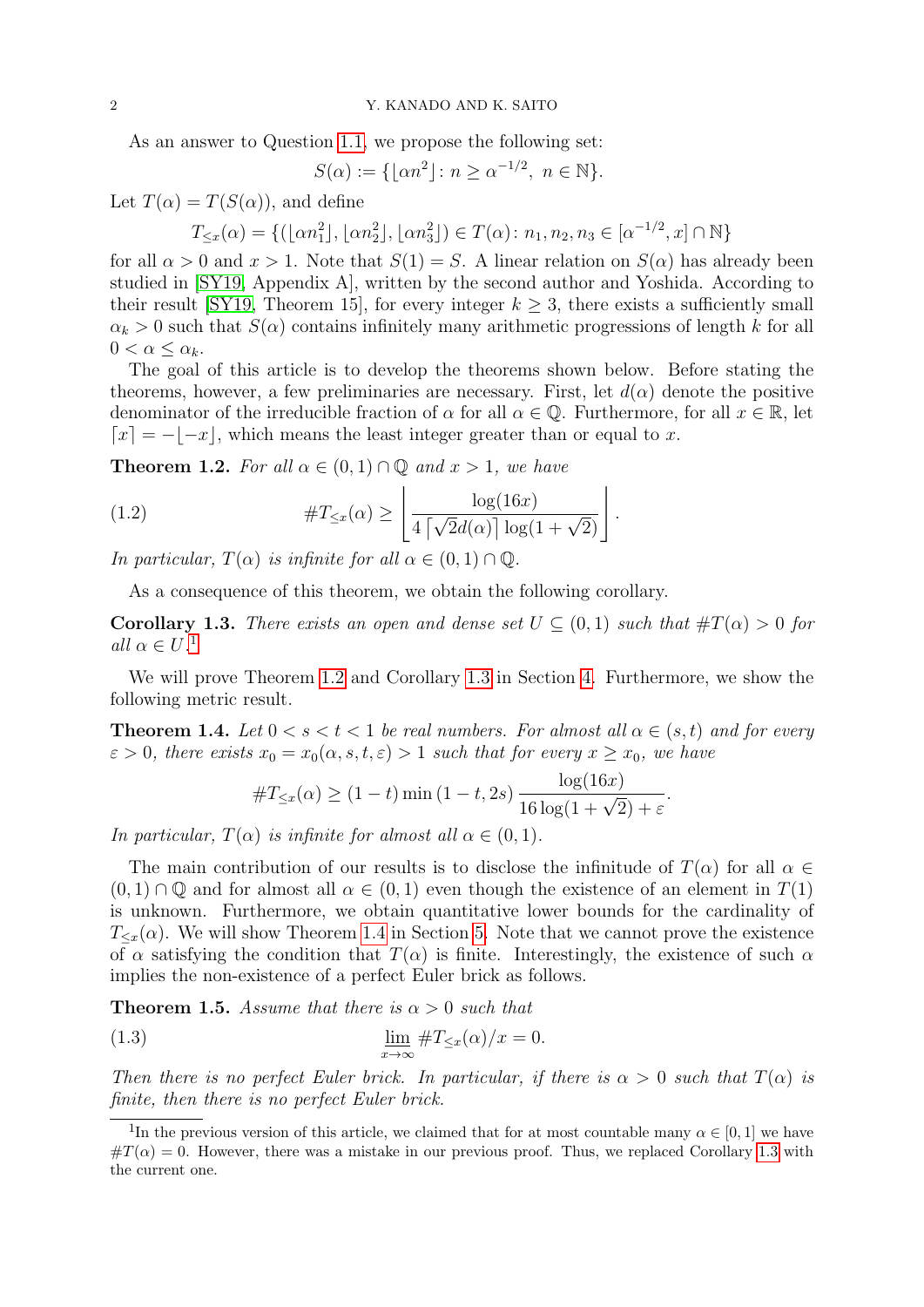We will show Theorem [1.5](#page-1-4) in Section [6.](#page-9-0) More generally, we will examine a system of homogeneous Diophantine equations. For example, let  $f_j(x_1, \ldots, x_r) = \sum_{\nu=1}^r a_{\nu}^{(j)} x_{\nu}^{d_j}$  for every  $1 \leq j \leq K$ , where all the coefficients  $a_v^{(j)}$  are integers and the degrees  $d_j$  are positive integers. Then for all  $\alpha \in \mathbb{R}$  and  $x_1, \ldots, x_r \in \mathbb{R}$ , we define

$$
\lfloor \alpha f_j \rfloor (x_1, \ldots, x_r) = \sum_{\nu=1}^r a_{\nu}^{(j)} \lfloor \alpha x_{\nu}^{d_j} \rfloor
$$

In Section [6,](#page-9-0) we will prove that if there is  $\alpha \in \mathbb{R}$  such that

$$
\underline{\lim}_{N \to \infty} \frac{1}{N} \# \{ (y_1, \dots, y_r) \in ([1, N] \cap \mathbb{N})^r : \lfloor \alpha f_j \rfloor (y_1, \dots, y_r) = 0 \text{ for all } 1 \le j \le K \} = 0,
$$

then there is no  $(x_1, \ldots, x_r) \in \mathbb{N}^r$  such that  $f_j(x_1, \ldots, x_r) = 0$  for every  $1 \leq j \leq K$ .

In the appendix, we will investigate the set

$$
\overline{S}(\alpha):=\{\lceil \alpha n^2\rceil\colon n\in\mathbb{N}\}
$$

for every  $\alpha \in (0,1)$ . In the case of the floor function, for every fixed  $n \in \mathbb{N}$ , we have  $\lim_{\alpha \to 1-0} [\alpha n^2] = n^2 - 1$ . Thus, there is an absolute gap between each of the terms in  $S(\alpha)$  and S even if  $\alpha$  is very close to 1. On the other hand, by considering the ceiling function, we have  $\lim_{\alpha\to 1-0} \lceil \alpha n^2 \rceil = n^2$ . Therefore, there is no gap between each of the terms in  $\overline{S}(\alpha)$  and S if  $\alpha$  is sufficiently near 1. From this observation, it seems to be more natural to study  $\overline{S}(\alpha)$  than  $S(\alpha)$ . However, the problems involving  $\overline{S}(\alpha)$  are much more difficult. For example, we will prove that  $\#T(\overline{S}(\alpha)) = \infty$  for almost all  $\alpha \in (0, 2/3)$ . In this article, we are unable to prove the infinitude of  $T(\overline{S}(\alpha))$  in the case  $\alpha \in [2/3, 1)$  due to technical problems.

Notation 1.6. Let  $\mathbb{Z}_{\geq 0}$  be the set of all non-negative integers. For  $x \in \mathbb{R}$ , let  $\{x\}$ denote the fractional part of x. For all intervals  $I \subset \mathbb{R}$ , let  $I_{\mathbb{Z}} = I \cap \mathbb{Z}$ . Further, we write  $[N] = [1, N]_{\mathbb{Z}}$  for every  $N \in \mathbb{N}$ . Let  $P(x)$  be a statement depending on  $x \in I$ , where  $I \subseteq \mathbb{R}$  is an interval. Then we say that  $P(x)$  is true for almost all  $x \in I$  if  ${x \in I : P(x)$  is not true is a null set in the sense of the 1-dimensional Lebesgue measure.

## <span id="page-2-0"></span>2. Ingredients of the proofs

Let us firstly discuss the sketch of proofs of Theorem [1.2](#page-1-1) and Theorem [1.4.](#page-1-3) We make heuristic calculations to construct elements in  $T(\alpha)$ . From previous work [\[Gla17,](#page-19-0) [Sai22\]](#page-19-1), the following two items are important to prove the infinitude of  $T(PS(\alpha))$ :

- (i) the rational approximations of  $2^{1/\alpha}$ ;
- (ii) the existence of arithmetic progressions of length 3 of  $PS(\alpha)$  with gap difference d for sufficiently large d.

Indeed, let us now apply (i). Fix any suitable  $\alpha \in (1,2)$ . From (i), we find infinitely many pairs of integers  $(p_n, q_n)$  such that  $p_n/q_n$  is close to  $2^{1/\alpha}$ . Actually, by Dirichlet's approximation theorem, there exist infinitely many pairs  $(p_n, q_n)$  of integers with  $0 < q_1 <$  $q_2 < \cdots$  such that  $|p_n/q_n - 2^{1/\alpha}| < q_n^{-2}$ . Roughly speaking,  $p_n^{\alpha}$  is close to  $2q_n^{\alpha}$ . Therefore, we deduce that

$$
[p_n^{\alpha}] = 2[q_n^{\alpha}]
$$

by controlling the fractional parts of  $p_n^{\alpha}$  and  $q_n^{\alpha}$ , which is the most difficult part of this proof. We omit the details.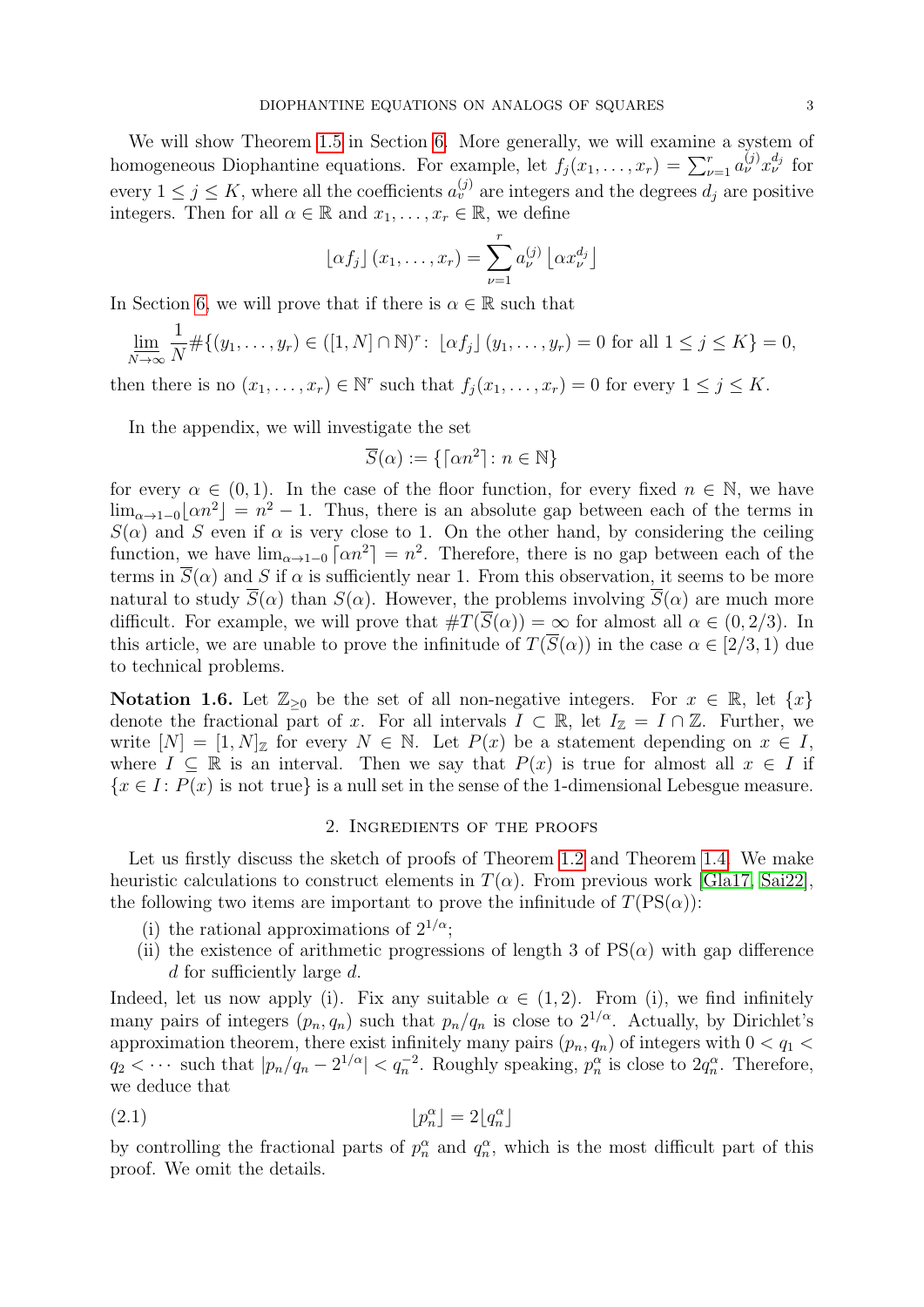Let us next apply (ii). By the result of Frantzikinakis and Wierdl [\[FW09,](#page-19-3) Proposition 5.1, for every integer  $k \geq 3$  and  $\alpha \in (1, 2)$ , there exists a sufficiently large  $d_0 = d_0(\alpha, k) > 0$  such that for every  $d > d_0$ , we can find an arithmetic progression of PS( $\alpha$ ) with length k and gap difference d. By this result, for sufficiently large  $n \in \mathbb{N}$ , there exists an arithmetic progression of  $PS(\alpha)$  with length 3 and gap difference  $\lfloor q_n^{\alpha} \rfloor$ . Therefore, there exists  $r_n \in \mathbb{N}$  such that all of

$$
\lfloor r_n^\alpha \rfloor \,, \quad \lfloor r_n^\alpha \rfloor + \lfloor q_n^\alpha \rfloor \,, \quad \lfloor r_n^\alpha \rfloor + 2 \lfloor q_n^\alpha \rfloor
$$

belong to PS( $\alpha$ ). Set  $k = \ell = \lfloor q_n^{\alpha} \rfloor$  and  $m = \lfloor r_n^{\alpha} \rfloor$ . Then all of

$$
k, \quad \ell, \quad m, \quad k+\ell, \quad \ell+m, \quad m+k, \quad k+\ell+m
$$

belong to  $PS(\alpha)$ , which means that  $(k, \ell, m)$  or  $(m, k, \ell)$  is in  $T(PS(\alpha))$ . Hence, we deduce the infinitude of  $T(\text{PS}(\alpha))$  by substituting n for every sufficiently large integer.

Based on this discussion, the main ingredients in our case are the following:

- ascu on this discussion, the main ingred<br>(i') the rational approximations of  $\sqrt{2}$ ;
- (ii) the existence of arithmetic progressions of length 3 of  $S(\alpha)$  with gap difference d for sufficiently large d.

Let us discuss (i'). It is well known that the continued fraction expansion of  $\sqrt{2}$  is

$$
1 + \frac{1}{2 + \frac{1}{2 + \frac{1}{\cdots}}} = [1; 2, 2, \cdots].
$$

For instance, see [\[DK02,](#page-19-4) Example 1.3.4]. Let  $G_n/F_n$  denote the irreducible fraction of n

[  $[1; 2, \dots, 2]$ . By the theory of continued fractions [\[DK02,](#page-19-4) (1.14)], we obtain √

$$
|G_n/F_n - \sqrt{2}| < F_n^{-2}.
$$

Therefore,  $G_n^2$  is close to  $2F_n^2$ . Actually,  $G_n^2 - 2F_n^2 = (-1)^n$  for every  $n \in \mathbb{N}$ , which we will show in Section [3.](#page-5-0) Furthermore, for every  $n \in \mathbb{N}$ , we observe that

$$
\frac{G_{n+1}}{F_{n+1}} = 1 + \frac{1}{1 + G_n/F_n} = \frac{G_n + 2F_n}{G_n + F_n}.
$$

Since  $gcd(G_n + 2F_n, G_n + F_n) = 1$ , we have  $G_{n+1} = G_n + 2F_n$  and  $F_{n+1} = G_n + F_n$  for every  $n \in \mathbb{N}$ . Hence,  $G_n = F_{n+1} - F_n$  and

$$
(2.2) \t\t\t F_{n+1} = 2F_n + F_{n-1}
$$

for every  $n \in \mathbb{N}$ , where we define  $F_0 = 0$  and  $F_1 = 1$ . The sequence  $(F_n)_{n \geq 0}$  is called the Pell sequence. Instead of  $p_n^{\alpha}$  and  $q_n^{\alpha}$  as in previous studies, we consider  $\alpha G_n^2$  and  $\alpha F_n^2$ . Fix any suitable  $\alpha \in (0, 1)$ . By controlling the fractional parts of  $\alpha G_n^2$  and  $\alpha F_n^2$ , we obtain

(2.3) 
$$
\left[\alpha G_n^2\right] = 2\left[\alpha F_n^2\right].
$$

This corresponds to [\(2.1\)](#page-2-0).

By discussing (ii'), let us next show that there exists  $H_n \in \mathbb{N}$  with  $H_n \geq F_n$  such that all of

<span id="page-3-0"></span>(2.4)  $\alpha H_n^2 \Big] \, , \quad \left[ \alpha H_n^2 \right] + \left[ \alpha F_n^2 \right] , \quad \left[ \alpha H_n^2 \right] + 2 \left[ \alpha F_n^2 \right]$ 

belong to  $S(\alpha)$ . If such  $H_n$  exists, then we obtain

(2.5) 
$$
\left(\left[\alpha F_n^2\right], \left[\alpha F_n^2\right], \left[\alpha H_n^2\right]\right) \in T(\alpha).
$$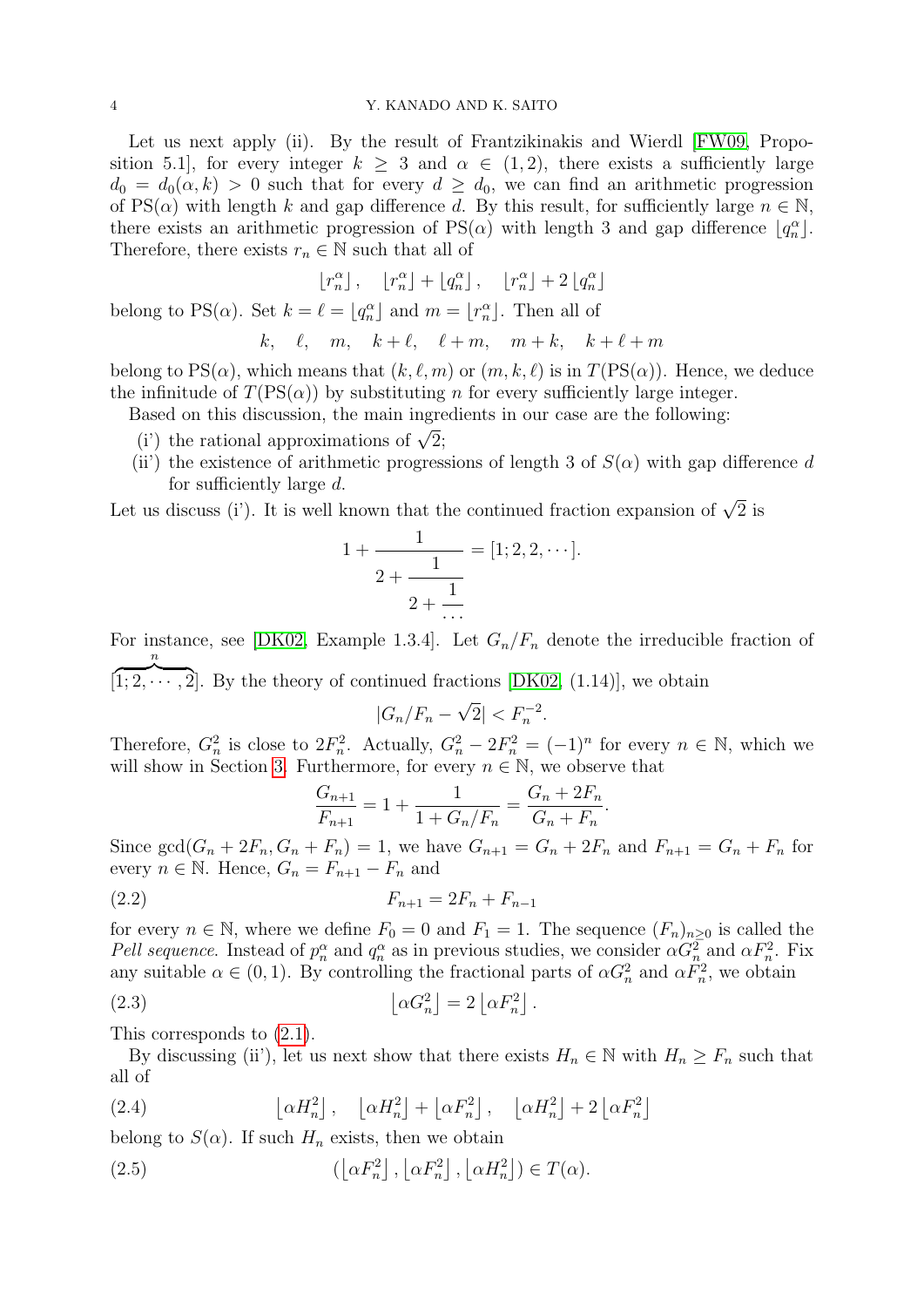However, we cannot apply the result given by Frantzikinakis and Wierdl to  $S(\alpha)$ . As an alternative, we consider the equation

$$
\alpha (F_n^2/2+j)^2 = \alpha (F_n^2/2)^2 + j\alpha F_n^2 + \alpha j^2 = \left[\alpha (F_n^2/2)^2\right] + j\left[\alpha F_n^2\right] + \delta(\alpha, n, j)
$$

for every  $j \in \{-1,0,1\}$ , where we define  $\delta(\alpha,n,j) = \{\alpha (F_n^2/2)^2\} + j \{\alpha F_n^2\} + \alpha j^2$ . Remark that we choose  $n \in \mathbb{N}$  such that  $F_n$  is even since  $F_n^2/2$  should be an integer. By investigating the joint distribution of  $\{\alpha(F_n^2/2)^2\}$  and  $\{\alpha F_n^2\}$ , we find that the set

$$
A = \{ n \in \mathbb{N} \colon 0 \le \delta(\alpha, n, j) < 1 \text{ for all } j \in \{-1, 0, 1\} \text{ and } F_n \text{ is even} \}
$$

has positive density. Further, for all  $n \in A$  and  $j \in \{-1, 0, 1\}$ 

$$
\left\lfloor \alpha (F_n^2/2+j)^2 \right\rfloor = \left\lfloor \alpha (F_n^2/2)^2 \right\rfloor + j \left\lfloor \alpha F_n^2 \right\rfloor.
$$

Thus, by setting  $H_n = F_n^2/2 - 1$ , all of [\(2.4\)](#page-3-0) are in  $S(\alpha)$  for all  $n \in A$ . Therefore, for every  $x > 1$ , by counting the number of  $n \in A$  such that  $H_n \leq x$ , we obtain lower bounds for  $\#T_{\leq x}(\alpha)$ ; in particular, we conclude the infinitude of  $T(\alpha)$ .

Note that it is not easy to control the fractional parts. In the proof of Theorem [1.2,](#page-1-1) we will use the properties of the Pell sequence. In Theorem [1.4,](#page-1-3) we will apply the theory of the uniform distribution.

The proof of Theorem [1.5](#page-1-4) is based on a different idea. Assume that  $\#T(1) > 0$ . Then by this assumption, there exist  $k, \ell, m, a, b, c, d \in \mathbb{N}$  such that

$$
k^2 + \ell^2 = a^2
$$
,  $\ell^2 + m^2 = b^2$ ,  $m^2 + k^2 = c^2$ ,  $k^2 + \ell^2 + m^2 = d^2$ .

Fix an arbitrary  $\alpha > 0$ . For every  $n \in \mathbb{N}$ , we set

$$
\eta(\alpha, n) = \max_{x \in \{k, \ell, m, a, b, c, d\}} \left\{ \alpha(nx)^2 \right\}.
$$

Then we observe that for all  $n \in \mathbb{N}$ ,

$$
\left| \left[ \alpha(nk)^2 \right] + \left[ \alpha(n\ell)^2 \right] - \left[ \alpha(na)^2 \right] \right| \leq 3\eta(\alpha, n),
$$
  
\n
$$
\left| \left[ \alpha(n\ell)^2 \right] + \left[ \alpha(nm)^2 \right] - \left[ \alpha(nb)^2 \right] \right| \leq 3\eta(\alpha, n),
$$
  
\n
$$
\left| \left[ \alpha(nm)^2 \right] + \left[ \alpha(nk)^2 \right] - \left[ \alpha(nc)^2 \right] \right| \leq 3\eta(\alpha, n),
$$
  
\n
$$
\left| \left[ \alpha(nk)^2 \right] + \left[ \alpha(n\ell)^2 \right] + \left[ \alpha(nm)^2 \right] - \left[ \alpha(nd)^2 \right] \right| \leq 4\eta(\alpha, n).
$$

Therefore, by the theory of uniform distributions, we can show that the density of the set of  $n \in \mathbb{N}$  such that  $0 \le \eta(\alpha, n) < 1/4$  is positive; such an n satisfies

$$
\left(\left\lfloor \alpha(nk)^2\right\rfloor, \left\lfloor \alpha(n\ell)^2\right\rfloor, \left\lfloor \alpha(nm)^2\right\rfloor\right) \in T(\alpha).
$$

Hence, we conclude the positiveness of the limit inferior of  $\#T_{\leq x}(\alpha)/x$ . This idea comes from the work of Matsusaka and the second author [\[MS21\]](#page-19-5). They showed that for any fixed  $a, b, c \in \mathbb{N}$ , there are uncountably many  $\alpha > 2$  such that the linear equations  $ax + by = cz$ has infinitely many solutions  $(x, y, z) \in PS(\alpha)^3$ .

The remainder of the article is organized as follows. In Section [3,](#page-5-0) we describe the useful properties of the Pell sequence. In Section [4,](#page-6-0) we give proofs of Theorem [1.2](#page-1-1) and Corollary [1.3.](#page-1-2) In Section [5,](#page-7-0) we discuss the theory of uniform distributions and develop Theorem [1.4.](#page-1-3) In Section [6,](#page-9-0) we provide a proof of Theorem [6.1.](#page-10-0) Finally, in Section [7,](#page-12-0) we present numerical results and offer relevant conjectures.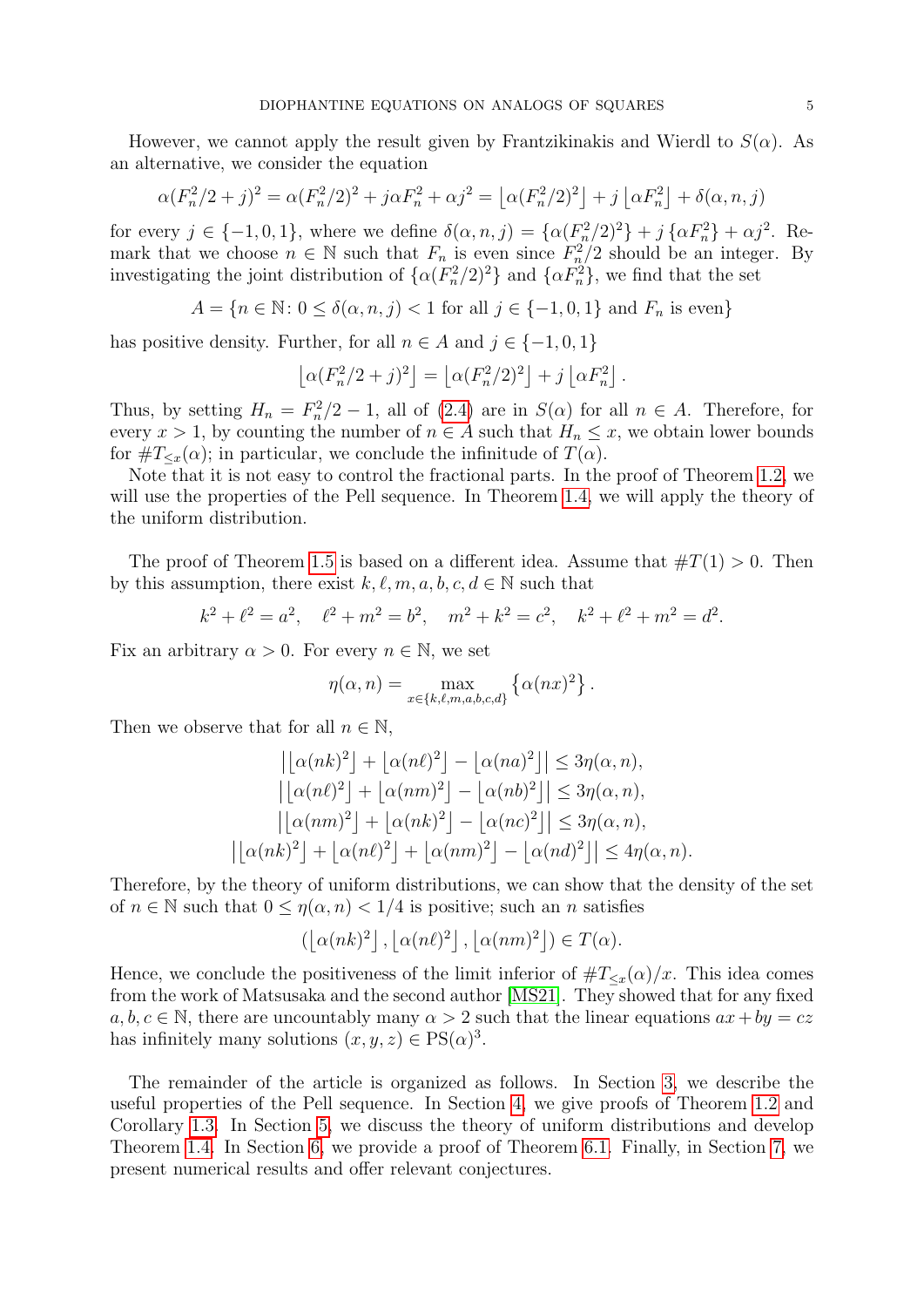# 3. Preparations for the Pell sequence

<span id="page-5-0"></span>In this section, we describe the basic properties of the Pell sequence. Since the definition of the Pell sequence is similar to the Fibonacci sequence, they share many features. We refer to a book written by Koshy [\[Kos18\]](#page-19-6) for details on the Fibonacci sequence.

## <span id="page-5-5"></span><span id="page-5-1"></span>Lemma 3.1. The Pell sequence has the following properties:

- (1) for every  $m \in \mathbb{Z}_{\geq 0}$  and  $n \in \mathbb{N}$ ,  $F_{m+n} = F_{m+1}F_n + F_mF_{n-1}$ ;
- <span id="page-5-2"></span>(2) for every  $a, b \in \mathbb{N}$ , if  $a \mid b$ , then  $F_a \mid F_b$ ;
- <span id="page-5-3"></span>(3) for every  $n \in \mathbb{N}$ ,  $F_{n+1}F_{n-1} - F_n^2 = (-1)^n$ ;
- <span id="page-5-4"></span>(4) for every  $n \in \mathbb{Z}_{\geq 0}$ ,  $F_n = \frac{1}{2n}$  $\frac{1}{2\sqrt{2}}\left(\phi^{n} - (-\phi)^{-n}\right), \text{ where } \phi = 1 + \sqrt{2}.$

*Proof.* Let us firstly show [\(1\)](#page-5-1). It follows that  $F_{m+1}F_1 + F_mF_0 = F_{m+1}$  for all  $m \in \mathbb{Z}_{\geq 0}$ . Therefore, [\(1\)](#page-5-1) is true for  $n = 1$ . Assume that (1) is true for all  $m \in \mathbb{N}$  and for some  $n = k$ , where  $k \geq 1$ . Then by the inductive hypothesis,

$$
F_{m+k+1} = F_{(m+1)+k} = F_{m+2}F_k + F_{m+1}F_{k-1} = 2F_{m+1}F_k + F_mF_k + F_{m+1}F_{k-1}
$$
  
=  $F_{m+1}(2F_k + F_{k-1}) + F_mF_k = F_{m+1}F_{k+1} + F_mF_k.$ 

Hence, we conclude [\(1\)](#page-5-1).

Let us secondly show [\(2\)](#page-5-2). From a | b, there exists an integer  $c \ge 1$  such that  $b = ac$ . Then by [\(1\)](#page-5-1), we obtain

$$
F_b = F_{ac} = F_{a(c-1)+a} = F_{a(c-1)+1}F_a + F_{a(c-1)}F_{a-1}
$$
  
\n
$$
\equiv F_{a(c-1)}F_{a-1} \equiv \cdots \equiv F_a F_{a-1}^{c-1} \equiv 0 \mod F_a,
$$

which means that  $F_a | F_b$ .

Let us next show [\(3\)](#page-5-3). It follows that  $F_2F_0 - F_1^2 = -F_1^2 = -1$ . Thus, (3) is true for  $n = 1$ . Assume that [\(3\)](#page-5-3) is true for  $n = k$ , where  $k \geq 1$ . Then

$$
F_{k+2}F_k = (2F_{k+1} + F_k)F_k = 2F_{k+1}F_k + F_k^2 = 2F_{k+1}F_k + F_{k+1}F_{k-1} + (-1)^{k+1}
$$
  
=  $F_{k+1}(2F_k + F_{k-1}) + (-1)^{k+1} = F_{k+1}^2 + (-1)^{k+1}$ .

By induction, we conclude [\(3\)](#page-5-3).

Let us lastly show [\(4\)](#page-5-4). Since  $x^2 - 2x - 1 = 0$  if and only if  $x \in \{\phi, -\phi^{-1}\}\$ , there exist  $a, b \in \mathbb{R}$  such that  $F_n = a\phi^n + b(-\phi)^{-n}$  for all  $n \ge 0$ . By substituting  $n = 0$  and  $n = 1$ ,  $a, b \in \mathbb{R}$  such that  $r_n = a\phi^2 + b(-\phi)^{-1}$  for an  $n \ge 0$ . By substituting  $n = 0$  and  $n = 1$ ,<br>we obtain  $0 = a + b$  and  $1 = a\phi + b(-\phi)^{-1}$ . This implies that  $a = -b = 1/(2\sqrt{2})$ .

The opposite direction of the implication [\(2\)](#page-5-2) is also true; that is, if  $F_a | F_b$ , then  $a | b$ . However, we do not use this implication in this article. Note that the Fibonacci sequence also satisfies [\(1\)](#page-5-1) to [\(3\)](#page-5-3). These facts can be seen in [\[Kos18,](#page-19-6) Corollary 32.2, Theorem 16.1, Theorem 5.3].

<span id="page-5-7"></span>**Lemma 3.2.** For every  $n \in \mathbb{Z}_{\geq 0}$ , we have  $(F_{n+1} - F_n)^2 - 2F_n^2 = (-1)^n$ .

*Proof.* Fix an arbitrary  $n \in \mathbb{Z}_{\geq 0}$ . Then we obtain

$$
(F_{n+1} - F_n)^2 - 2F_n^2 = F_{n+1}^2 - 2F_{n+1}F_n + F_n^2 - 2F_n^2 = F_{n+1}^2 - 2F_{n+1}F_n - F_n^2
$$
  
=  $F_{n+1}^2 - F_n(2F_{n+1} + F_n) = F_{n+1}^2 - F_nF_{n+2} = (-1)^n$ ,

where we apply [\(3\)](#page-5-3) in Lemma [3.1](#page-5-5) to the last equation.  $\Box$ 

<span id="page-5-6"></span>**Lemma 3.3.** For every  $q \in \mathbb{N}$ , there exists  $r = r(q) \in [1, \lceil \sqrt{q} \rceil]$  $[2q]$ <sub>z</sub> such that  $q \mid F_r$ .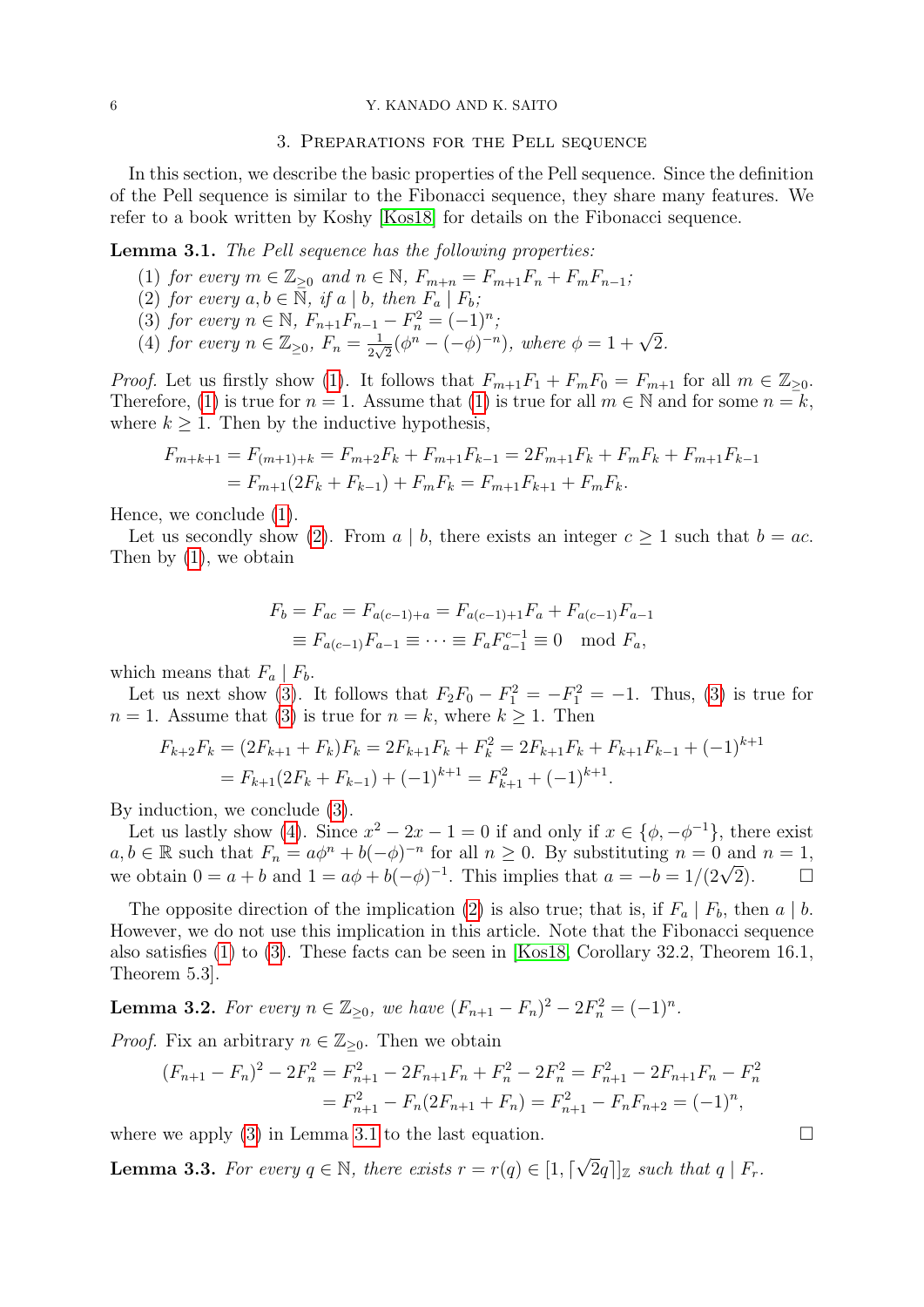*Proof.* Fix any  $q \in \mathbb{N}$ . For every  $F \in [0, \infty)_{\mathbb{Z}}$ , there exist a unique pair of integers s and t such that  $F = qs + t$  and  $0 \le t < q$ . Then let  $\overline{F} = t$ . For every  $n \in [0, \infty)_{\mathbb{Z}}$ ,

$$
(\overline{F_{n+1}}, \overline{F_n}) \in ([0, q-1]_{\mathbb{Z}})^2
$$

.

The number of pairs  $(n, m)$  of integers such that  $0 \le n < m \le \lceil \sqrt{2}q \rceil$  is equal to

$$
\frac{1}{2}(\lceil\sqrt{2}q\rceil + 1)\lceil\sqrt{2}q\rceil > \frac{1}{2} \cdot 2q^2 = q^2.
$$

By the pigeonhole principal, there exist integers  $0 \le n < m \le \lceil \sqrt{2}q \rceil$  such that

$$
(\overline{F_{n+1}}, \overline{F_n}) = (\overline{F_{m+1}}, \overline{F_m}).
$$

Therefore, by induction, we have  $(\overline{F_{n+1+k}}, \overline{F_{n+k}}) = (\overline{F_{m+1+k}}, \overline{F_{m+k}})$  for every  $k \geq -n$ . By substituting  $k = -n$ , we obtain  $(1, 0) = (F_1, F_0) = (F_{m+1-n}, F_{m-n})$ . Set  $r = m-n$ . Then substituting  $\kappa = -n$ , we obtain  $(1, 0) = (r_1, r_0) = (r_{m+1-n}, r_{m-n})$ . Set  $r = m-n$ . Then  $r \in [1, \lceil \sqrt{2}q \rceil]_{\mathbb{Z}}$ . We deduce that  $q \mid F_r$ .

# 4. Proof of Theorem [1.2](#page-1-1) and Corollary [1.3](#page-1-2)

<span id="page-6-0"></span>*Proof of Theorem [1.2.](#page-1-1)* Fix any  $\alpha \in (0,1) \cap \mathbb{Q}$ . Let  $1 \leq p < q$  be relatively prime integers *Proof of Integrem 1.2.* Pix any  $\alpha \in (0, 1) \cap \mathbb{Q}$ . Let  $1 \le p < q$  be relatively prime integers satisfying  $\alpha = p/q$ . Let  $r = r(q) \in [1, \lceil \sqrt{2q} \rceil]_Z$  be as in Lemma [3.3.](#page-5-6) It suffices to show that for every  $n \in \mathbb{N}$ ,

(4.1) 
$$
\left( \left\lfloor \frac{p}{q} F_{2rn}^2 \right\rfloor, \left\lfloor \frac{p}{q} F_{2rn}^2 \right\rfloor, \left\lfloor \frac{p}{q} (F_{2rn}^2/2 - 1)^2 \right\rfloor \right) \in T(p/q).
$$

Indeed, it follows from [\(4\)](#page-5-4) in Lemma [3.1](#page-5-5) that for every  $n \in \mathbb{N}$ ,

<span id="page-6-1"></span>
$$
\frac{F_{2rn}^2}{2} - 1 \le \frac{1}{16} \cdot \phi^{4rn} \le \frac{1}{16} \cdot \phi^{4\lceil \sqrt{2}q \rceil} n.
$$

Therefore,  $\#T_{\leq x}(p/q) \geq |\log(16x)/(4|)$  $\overline{2}q$  |  $\log \phi$  for all  $x > 1$ .

Let us show [\(4.1\)](#page-6-1). Fix any  $n \in \mathbb{N}$ . Let  $x = F_{2rn+1} - F_{2rn}$  and  $y = F_{2rn}$ . Then Lemma [3.2](#page-5-7) yields  $x^2 - 2y^2 = 1$ . By [\(2\)](#page-5-2) in Lemma [3.1,](#page-5-5) we have q | y. Hence, from  $0 < p/q < 1$ ,

(4.2) 
$$
\left\lfloor \frac{p}{q} x^2 \right\rfloor = \left\lfloor \frac{p}{q} (2y^2 + 1) \right\rfloor = 2 \cdot \frac{p}{q} y^2 + \left\lfloor \frac{p}{q} \right\rfloor = 2 \left\lfloor \frac{p}{q} y^2 \right\rfloor.
$$

In addition, for every  $j \in \{-1, 0, 1\}$ ,

<span id="page-6-3"></span><span id="page-6-2"></span>
$$
\frac{p}{q}(y^2/2+j)^2 = \frac{p}{q}\frac{y^4}{4} + j\frac{p}{q}y^2 + \frac{p}{q}j^2.
$$

By q | y and 4 |  $y^2$ ,  $(p/q)(y^4/4)$  and  $(p/q)y^2$  are integers. Further,  $(p/q)j^2 \in [0,1)$  for every  $j \in \{-1, 0, 1\}$ . Hence, for every  $j \in \{-1, 0, 1\}$ ,

(4.3) 
$$
\left[ \frac{p}{q} (y^2/2 + j)^2 \right] = \left[ \frac{p}{q} \frac{y^4}{4} \right] + j \left[ \frac{p}{q} y^2 \right].
$$

Let  $k = \ell = \lfloor (p/q)y^2 \rfloor$  and  $m = \lfloor (p/q)(y^2/2 - 1)^2 \rfloor$ . By combining [\(4.2\)](#page-6-2) and [\(4.3\)](#page-6-3), we observe that  $k, \ell, m \in S(p/q)$  and

$$
k + \ell = \left\lfloor \frac{p}{q} x^2 \right\rfloor \in S(p/q), \quad \ell + m = m + k = \left\lfloor \frac{p}{q} (y^2/2)^2 \right\rfloor \in S(p/q),
$$

$$
k + \ell + m = \left\lfloor \frac{p}{q} (y^2/2 + 1)^2 \right\rfloor \in S(p/q).
$$

Therefore,  $(k, \ell, m) = (k, k, m) \in T(p/q)$ , which implies [\(4.1\)](#page-6-1).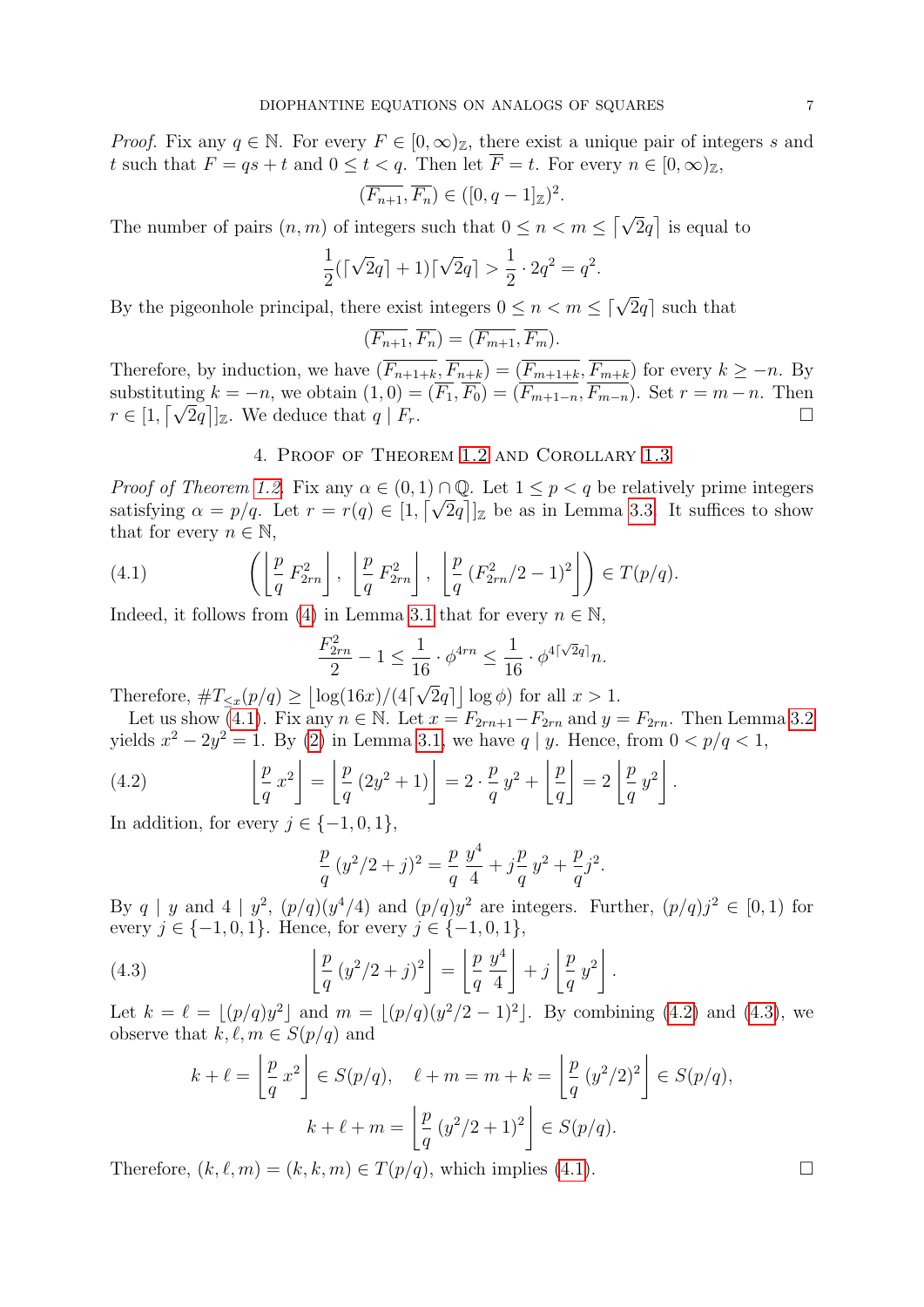<span id="page-7-1"></span>**Lemma 4.1.** Let  $\alpha > 0$  and  $W > 0$  be real numbers. Let  $\delta = \delta(\alpha, W) = (1 - {\alpha W})/W$ . Then for every  $\beta \in [\alpha, \alpha + \delta)$ , we have  $|\alpha W| = |\beta W|$ .

*Proof.* It follows that  $\beta W = \alpha W + (\beta - \alpha)W = |\alpha W| + {\alpha W} + (\beta - \alpha)W$ . Further, by the definitions of  $\beta$  and  $\delta$ , we have

$$
0 \le {\alpha W} + (\beta - \alpha)W < {\alpha W} + \delta W = 1,
$$

which yields that  $|\beta W| = |\alpha W|$ .

*Proof of Corollary [1.3.](#page-1-2)* Let  $A = \{\alpha \in [0,1]: \#T(\alpha) = \infty\}$ . By Lemma [4.1](#page-7-1) and [\(4.1\)](#page-6-1), for every  $\alpha \in A$ , there exists a sufficiently small  $\varepsilon(\alpha) > 0$  such that each  $\gamma \in (\alpha, \alpha + \varepsilon(\alpha))$ satisfies  $\#T(\gamma) > 0$ . Then let

$$
U = \left(\bigcup_{\alpha \in A} (\alpha, \alpha + \varepsilon(\alpha))\right) \cap (0, 1).
$$

We find that U is an open and dense set in  $(0, 1)$  since  $\mathbb{Q} \subseteq A$  by Theorem [1.2.](#page-1-1) This implies Corollary [1.3.](#page-1-2)

## 5. Uniform Distribution and Proof of Theorem [1.4](#page-1-3)

<span id="page-7-0"></span>In this section, we address the theory of multi-dimensional uniform distributions and describe useful lemmas to prove Theorem [1.4.](#page-1-3) Let  $d \in \mathbb{N}$ . For every  $\mathbf{x} = (x_1, \dots, x_d) \in \mathbb{R}^d$ , we define

$$
\{\mathbf x\} = (\{x_1\}, \ldots, \{x_d\}).
$$

Let  $(\mathbf{x}_n)_{n\in\mathbb{N}}$  be a sequence of  $\mathbb{R}^d$ . We say that  $(\mathbf{x}_n)_{n\in\mathbb{N}}$  is uniformly distributed modulo 1 on  $[0,1)^d$  if for every  $0 \leq a_i < b_i \leq 1 \ (1 \leq i \leq d)$ , we have

$$
\lim_{N\to\infty}\frac{\#\left\{n\in[N]:\{\mathbf{x}_n\}\in\prod_{i=1}^d[a_i,b_i)\right\}}{N}=\prod_{i=1}^d(b_i-a_i).
$$

We define  $e(x)$  by  $e^{2\pi\sqrt{-1}x}$  for all  $x \in \mathbb{R}$ , where  $\sqrt{-1}$  denotes the imaginary unit. The following properties are equivalent:

- <span id="page-7-2"></span>(1)  $(\mathbf{x}_n)_{n\in\mathbb{N}}$  is uniformly distributed modulo 1;
- <span id="page-7-3"></span>(2) for all  $\mathbf{h} \in \mathbb{Z}^d \setminus \{(0, \ldots, 0)\},\$  we have

$$
\lim_{N \to \infty} \frac{1}{N} \sum_{n=1}^{N} e(\langle \mathbf{h}, \mathbf{x}_n \rangle) = 0,
$$

where  $\langle \cdot, \cdot \rangle$  denotes the standard inner product;

(3) for every Jordan measurable set  $X \subseteq [0,1)^d$  we have

$$
\lim_{N \to \infty} \frac{\# \{ n \in [N] \colon \{ \mathbf{x}_n \} \in X \}}{N} = \mu_d(X),
$$

<span id="page-7-4"></span>where  $\mu_d$  denotes the Jordan measure on  $\mathbb{R}^d$ .

The equivalence  $(1) \Leftrightarrow (2)$  $(1) \Leftrightarrow (2)$  $(1) \Leftrightarrow (2)$  is referred to as *Weyl's criterion on*  $[0,1)^d$ . By Weyl's criterion, we can easily show that  $(\alpha n)_{n=1}^{\infty}$  is uniformly distributed modulo 1 for every  $\alpha \in \mathbb{R} \setminus \mathbb{Q}$ . Indeed, for every non-zero  $h \in \mathbb{Z}$ , we obtain

(5.1) 
$$
\left| \sum_{n=1}^{N} e(h\alpha n) \right| = \left| \frac{e(\alpha h)(1 - e(\alpha hN))}{1 - e(\alpha h)} \right| \le \frac{2}{|1 - e(\alpha h)|}
$$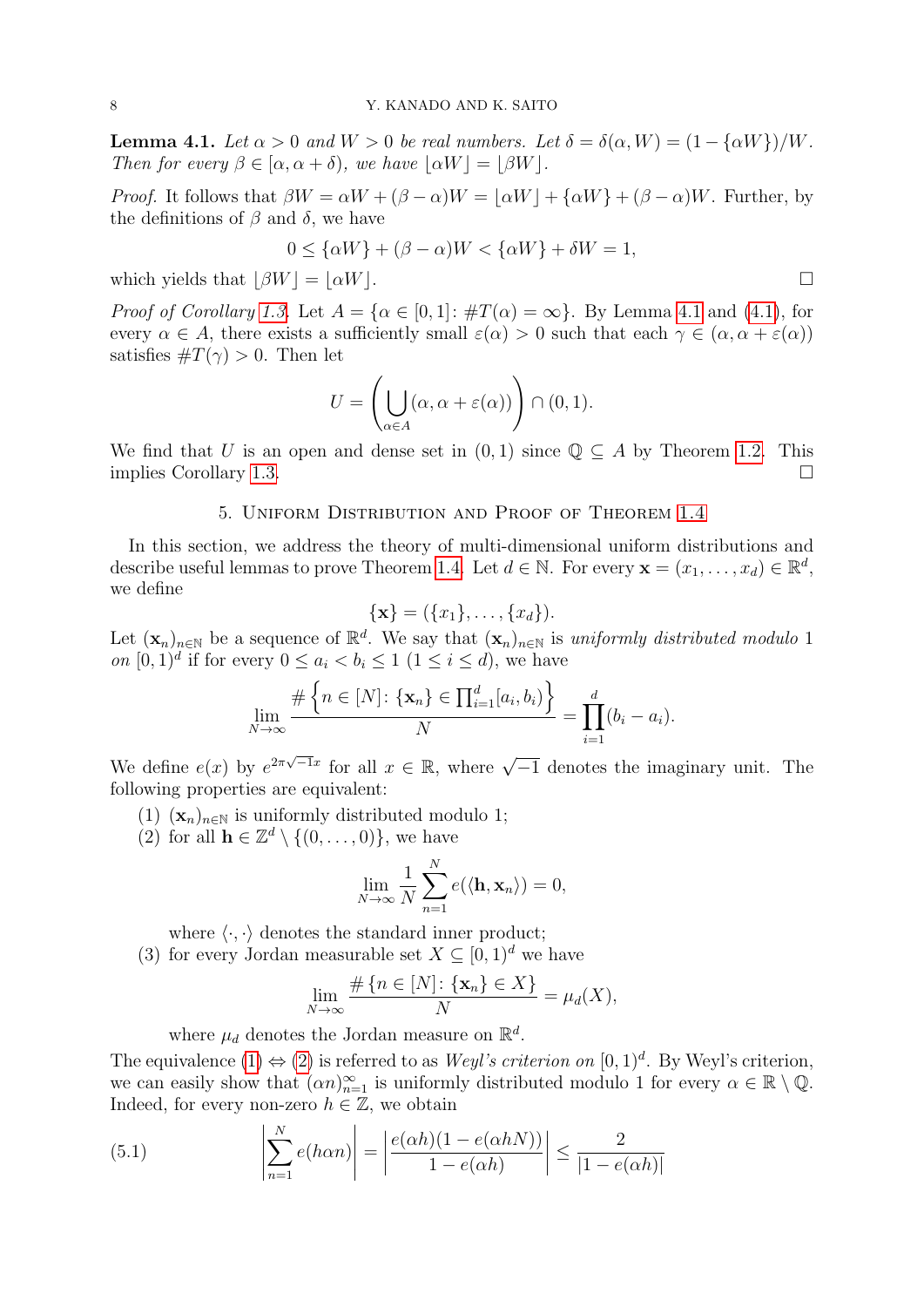since  $\alpha h \notin \mathbb{Z}$  by the irrationality of  $\alpha$ . By applying Weyl's criterion,  $(\alpha n)_{n=1}^{\infty}$  is uniformly distributed modulo 1. We refer the reader to [\[KN74,](#page-19-7) Section 6 in Chapter 1] for more details on multi-dimensional uniform distributions.

<span id="page-8-0"></span>**Lemma 5.1.** Let A be a set, and  $\mu$  be a measure on A. Let  $(X_n)_{n\geq 1}$  be a bounded sequence of measurable functions defined on A. If the series

$$
\sum_{N\geq 1} \frac{1}{N} \int_A \left| \frac{1}{N} \sum_{1 \leq n \leq N} X_n \right|^2 d\mu
$$

converges, then  $\mu$ -almost all elements  $\alpha$  of A satisfy

$$
\lim_{N \to \infty} \frac{1}{N} \sum_{1 \le n \le N} X_n(\alpha) = 0.
$$

*Proof.* See [\[Bug12,](#page-19-8) Lemma 1.8].

Let  $X(N)$  and  $Y(N) > 0$  be quantities depending on N. We say that  $X(N) \ll Y(N)$ if there exists a constant  $C > 0$  such that  $|X(N)| \leq C \cdot Y(N)$ .

<span id="page-8-1"></span>**Lemma 5.2.** Let  $0 < s < t < 1$ . The sequence  $((\alpha F_{2n}^4/4, \alpha F_{2n}^2))_{n \in \mathbb{N}}$  is uniformly distributed modulo 1 for almost all  $\alpha \in (s, t)$ .

*Proof.* Fix any  $(h_1, h_2) \in \mathbb{Z}^2 \setminus \{(0, 0)\}\)$ . Then for all  $n, m \in \mathbb{N}$ , we define  $L(n, m) = (h_1/4)(F_n^4 - F_m^4) + h_2(F_n^2 - F_m^2).$ 

When  $h_1 = 0$ , then  $h_2 \neq 0$  by the choice of  $(h_1, h_2)$ , and hence

$$
|L(n, m)| = |h_2||F_n^2 - F_m^2| \ge |F_n^2 - F_m^2|.
$$

When  $h_1 \neq 0$ , then there exist  $C_0 = C_0(h_1, h_2) > 0$  and  $N_0 = N_0(h_1, h_2) > 0$  such that for all  $n, m \geq N_0$ , we obtain

$$
|L(n, m)| \ge |F_n^2 - F_m^2|(F_n^2 + F_m^2)(|h_1|/4 - |h_2|/(F_n^2 + F_m^2)) \ge C_0|F_n^2 - F_m^2|.
$$

Therefore, for sufficiently large  $N \geq 1$ , the following holds:

$$
\int_{s}^{t} \left| \frac{1}{N} \sum_{n=1}^{N} e(\alpha (h_{1} F_{2n}^{4}/4 + h_{2} F_{2n}^{2})) \right|^{2} d\alpha = \frac{t-s}{N} + \frac{1}{N^{2}} \sum_{\substack{n,m \leq N \\ n \neq m}} \int_{s}^{t} e(\alpha L(2n, 2m)) d\alpha
$$
  

$$
\ll \frac{1}{N} + \frac{1}{N^{2}} \sum_{\substack{n_0 \leq n, m \leq N \\ n \neq m}} \frac{1}{|L(2n, 2m)|} \ll \frac{1}{N} + \frac{1}{N^{2}} \sum_{N_{0} \leq m < n \leq N} \frac{1}{F_{2n}^{2} - F_{2m}^{2}}.
$$

Since  $F_{2n}^2 - F_{2m}^2 \ge F_{2n}^2 - F_{2n-2}^2 = (2F_{2n-1} + F_{2n-2})^2 - F_{2n-2}^2 \ge F_{2n-1}^2$ , we obtain

$$
\sum_{N_0 \le m < n \le N} \frac{1}{F_{2n}^2 - F_{2m}^2} \ll N \sum_{N_0 \le n \le N} \frac{1}{F_{2n-1}^2} \ll N \sum_{N_0 \le n} \phi^{-4n} \ll N,
$$

where  $F_{2n-1}^2 \gg \phi^{4n}$  follows from [\(4\)](#page-5-4) in Lemma [3.1.](#page-5-5) Therefore, the series

$$
\sum_{N\geq 1} \frac{1}{N} \int_s^t \left| \frac{1}{N} \sum_{n=1}^N e(\alpha (h_1 F_{2n}^4 / 4 + h_2 F_{2n}^2)) \right|^2 d\alpha
$$

converges. By Lemma [5.1](#page-8-0) and Weyl's criterion, we conclude that  $((\alpha F_{2n}^4/4, \alpha F_{2n}^2))_{n\in\mathbb{N}}$  is uniformly distributed modulo 1 for almost all  $\alpha \in (s, t)$ .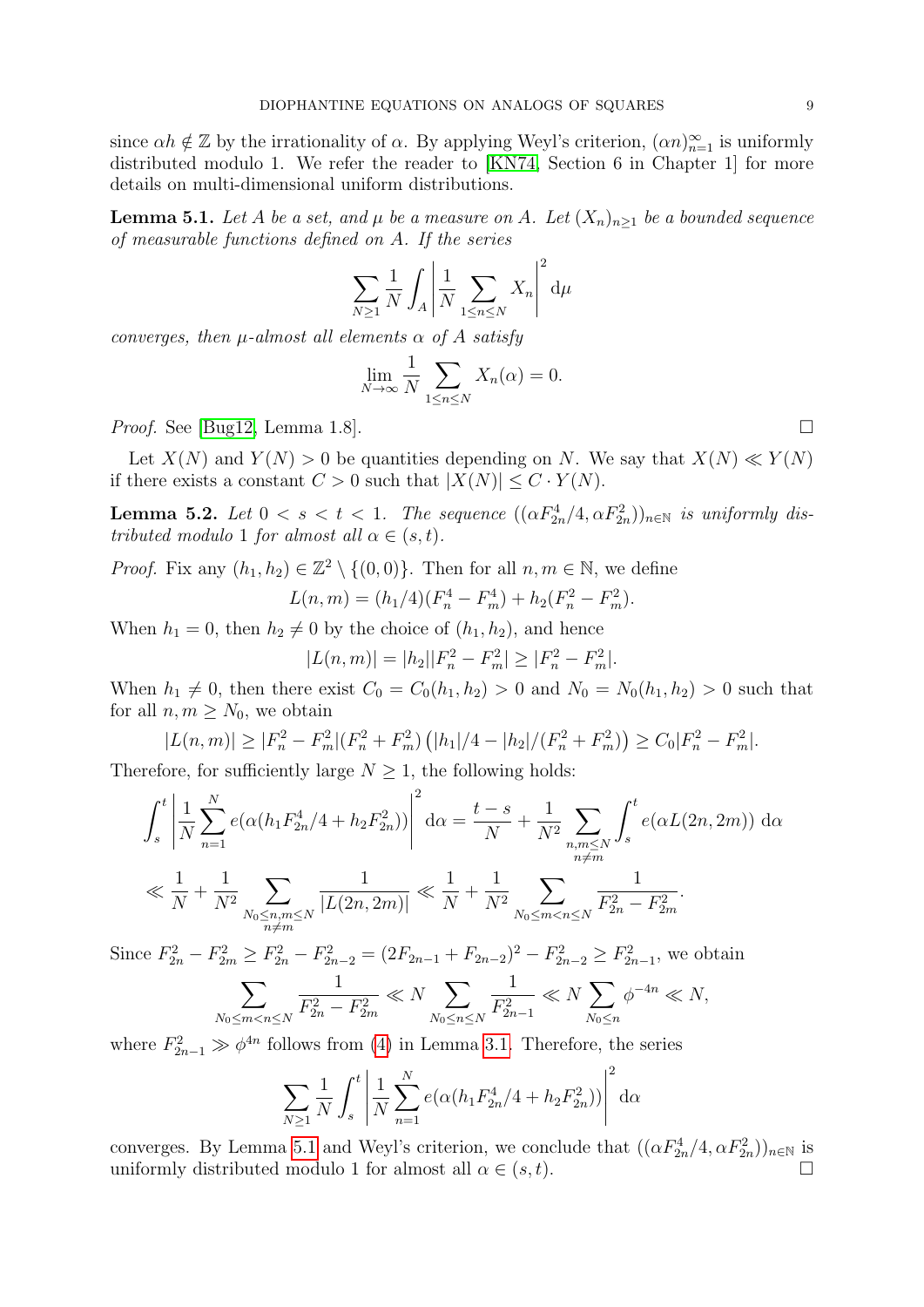*Proof of Theorem [1.4.](#page-1-3)* Let  $0 < s < t < 1$ . Lemma [5.2](#page-8-1) establishes that  $((\alpha F_{2n}^4/4, \alpha F_{2n}^2))_{n \in \mathbb{N}}$ is uniformly distributed modulo 1 on  $[0,1)^2$  for almost all  $\alpha \in (s,t)$ . Take such  $\alpha \in (s,t)$ . Define

$$
A = \{ n \in \mathbb{N} \colon (\{\alpha F_{2n}^4/4\}, \{\alpha F_{2n}^2\}) \in [a, (1-t)/2] \times [0, (1-t)/2] \},\
$$

where let  $a = \max(0, (1-t)/2 - s)$ . Fix any  $n \in A$ . Set  $x_n = F_{2n+1} - F_{2n}$  and  $y_n = F_{2n}$ . Then Lemma [3.2](#page-5-7) yields

<span id="page-9-1"></span>
$$
\alpha x_n^2 = \alpha (2y_n^2 + 1) = 2\lfloor \alpha y_n^2 \rfloor + 2\{\alpha y_n^2\} + \alpha.
$$

Since  $0 \le 2\{\alpha y_n^2\} + \alpha < (1 - t) + t = 1$ , we have

$$
(5.2) \t\t\t\t\t\t[ \alpha x_n^2 \rfloor = 2 \lfloor \alpha y_n^2 \rfloor.
$$

Further, for every  $j \in \{-1, 0, 1\}$ , we have

$$
\alpha(y_n^2/2+j)^2 = \alpha y_n^4/4 + j\alpha y_n^2 + \alpha j^2 = \lfloor \alpha y_n^4/4 \rfloor + j\lfloor \alpha y_n^2 \rfloor + \delta(j),
$$

where  $\delta(j) = {\alpha y_n^4/4} + j{\alpha y_n^2} + \alpha j^2$ . By the choice of *n*, we obtain

$$
0 \le a - (1 - t)/2 + s < \delta(j) < (1 - t)/2 + (1 - t)/2 + t = 1
$$

for every  $j \in \{-1, 0, 1\}$ . Therefore, each  $n \in A$  satisfies

(5.3) 
$$
\left[\alpha(y_n^2/2+j)^2\right] = \left[\alpha y_n^4/4\right] + j\left[\alpha y_n^2\right].
$$

Combining [\(5.2\)](#page-9-1) and [\(5.3\)](#page-9-2), each  $n \in A$  meets the condition that

<span id="page-9-2"></span>
$$
(\left\lfloor \alpha y_n^2 \right\rfloor, \left\lfloor \alpha y_n^2 \right\rfloor, \left\lfloor \alpha (y_n^2/2 - 1)^2 \right\rfloor) \in T(\alpha).
$$

It follows that  $y_n^2/2 - 1 = F_{2n}^2/2 - 1 \le \phi^{4n}/16$ . Thus, we have

$$
\#T_{\leq x}(\alpha) \geq \#\left(A \cap \left[1, \frac{\log(16x)}{4\log \phi}\right]\right).
$$

By the choice of  $\alpha$ ,  $((\alpha F_{2n}^4/4, \alpha F_{2n}^2))_{n \in \mathbb{N}}$  is uniformly distributed modulo 1. This yields

$$
\underline{\lim}_{x \to \infty} \frac{4 \log(\phi)}{\log(16x)} \cdot \#T_{\leq x}(\alpha) \geq \underline{\lim}_{x \to \infty} \frac{4 \log(\phi)}{\log(16x)} \cdot \# \left(A \cap \left[1, \frac{\log(16x)}{4 \log \phi}\right]\right)
$$
\n
$$
= \frac{1 - t}{2} \left(\frac{1 - t}{2} - a\right) = \frac{(1 - t) \cdot \min(1 - t, 2s)}{4}.
$$

Therefore, we deduce the conclusion of Theorem [1.4.](#page-1-3)

# 6. Homogeneous Equations and Proof of Theorem [1.5](#page-1-4)

<span id="page-9-0"></span>In this section, we firstly present a generalization of the floor function and ceiling function. Let  $\llbracket \cdot \rrbracket : \mathbb{R} \to \mathbb{Z}$ , and define  $\eta(x) = |x - \llbracket x \rrbracket |$ . Assume the following conditions:

(C1) for all  $x \in \mathbb{R}$ ,  $\eta(x) = \eta(x+1)$ ;

(C2) for all  $x \in \mathbb{Z}$ ,  $\eta(x) = 0$ ;

- (C3) for all  $x \in \mathbb{R}$  and  $n \in \mathbb{N}$ ,  $\eta(nx) \leq n\eta(x)$ ;
- (C4) for all  $t > 0$ ,  $\eta^{-1}([0, t]) \cap [0, 1)$  is Jordan measurable and has positive measure.

Clearly, the floor function and ceiling function satisfy  $(C1)$  to  $(C4)$  by definition. In addition, for every  $x \in \mathbb{R}$ , let  $||x||$  be the closest integer to x. Then  $|| \cdot ||$  also satisfies (C1) to (C4).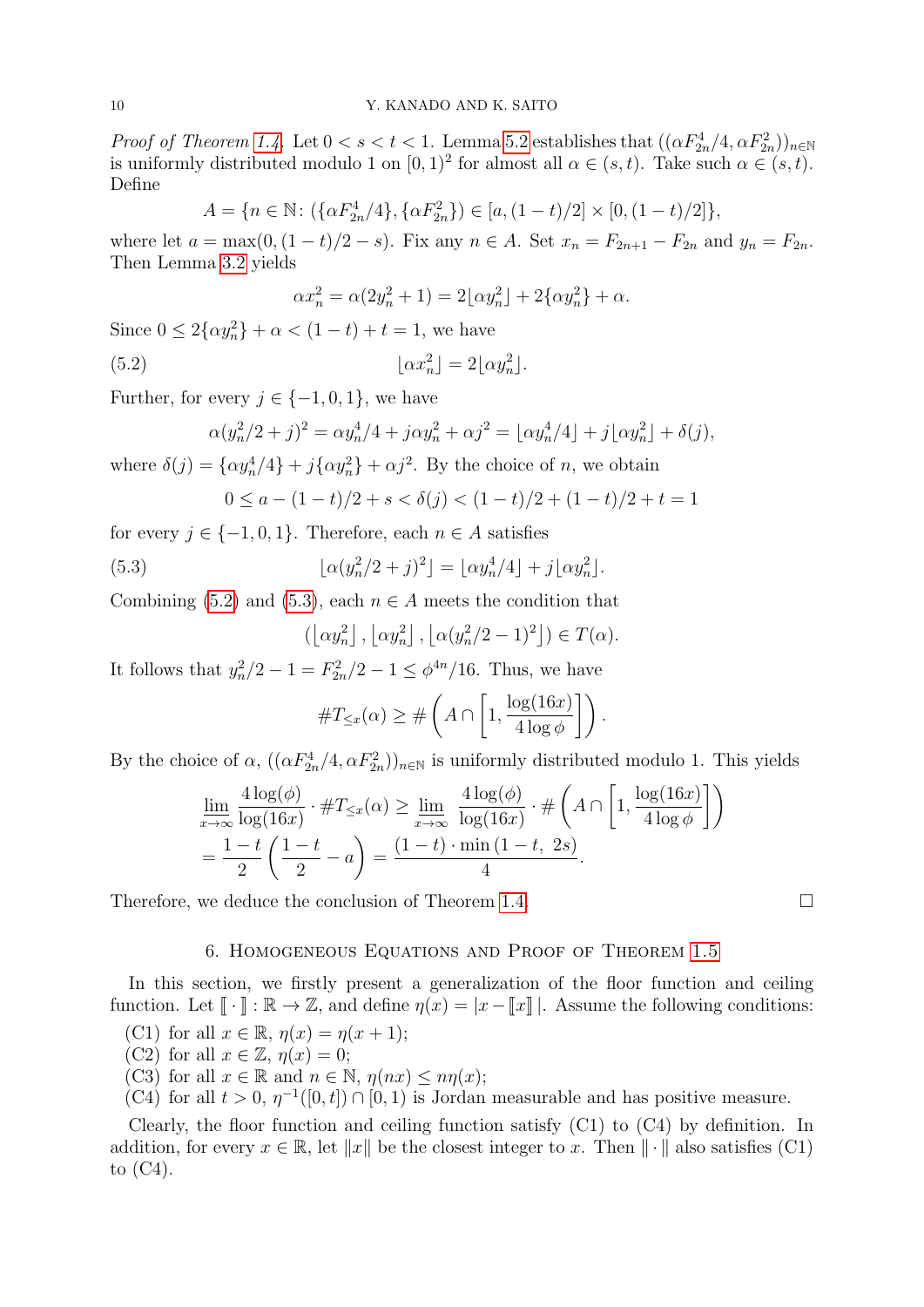We can generalize the Diophantine equations on  $T(\alpha)$ . Let  $f : \mathbb{R}^r \to \mathbb{R}$  be a homogeneous polynomial with coefficients in  $\mathbb{Z}$ . Let d be the degree of f. We can write

$$
f(x_1, \ldots, x_r) = \sum_{\substack{\nu_1, \ldots, \nu_r \ge 0 \\ \nu_1 + \cdots + \nu_r = d}} a_{\nu_1, \ldots, \nu_r} x_1^{\nu_1} \cdots x_r^{\nu_r}
$$

for some  $a_{\nu_1,\dots,\nu_r} \in \mathbb{Z}$ . Then for all  $x_1,\dots,x_r \in \mathbb{R}^r$  and for all  $\alpha \in \mathbb{R}$ , we define

$$
\llbracket \alpha f \rrbracket (x_1, \ldots, x_r) = \sum_{\substack{\nu_1, \ldots, \nu_r \geq 0 \\ \nu_1 + \cdots + \nu_r = d}} a_{\nu_1, \ldots, \nu_r} \llbracket \alpha x_1^{\nu_1} \cdots x_r^{\nu_r} \rrbracket.
$$

The goal of this section is to develop the following theorem.

<span id="page-10-0"></span>**Theorem 6.1.** Let  $K \in \mathbb{N}$ . For every  $j \in [K]$ , let  $f_j : \mathbb{R}^r \to \mathbb{R}$  be a non-zero homogeneous polynomial with coefficients in  $\mathbb{Z}$ . Assume that there exists  $(x_1, \ldots, x_r) \in \mathbb{N}^r$  such that for all  $j \in [K]$ , we have  $f_i(x_1, \ldots, x_r) = 0$ . Then for all  $\alpha \in \mathbb{R}$ ,

$$
\underline{\lim}_{N \to \infty} \frac{1}{N} \# \{ n \in [N] \colon \left[ \alpha f_j \right] \left( nx_1, \dots, nx_r \right) = 0 \text{ for all } j \in [K] \} > 0.
$$

Proof of Theorem [1.5](#page-1-4) assuming Theorem [6.1.](#page-10-0) Assume that there is a perfect Euler brick. Fix any  $\alpha > 0$ . Then there exist  $k, \ell, m, a, b, c, d \in \mathbb{N}$  with  $k \leq \ell \leq m$  such that

$$
k^2 + \ell^2 = a^2
$$
,  $\ell^2 + m^2 = b^2$ ,  $m^2 + k^2 = c^2$ ,  $k^2 + \ell^2 + m^2 = d^2$ .

Let A be the set of all  $n \in \mathbb{N}$  such that

$$
\left\lfloor \alpha(nk)^2 \right\rfloor + \left\lfloor \alpha(n\ell)^2 \right\rfloor = \left\lfloor \alpha(na)^2 \right\rfloor, \quad \left\lfloor \alpha(n\ell)^2 \right\rfloor + \left\lfloor \alpha(nm)^2 \right\rfloor = \left\lfloor \alpha(nb)^2 \right\rfloor,
$$

$$
\left\lfloor \alpha(nm)^2 \right\rfloor + \left\lfloor \alpha(nk)^2 \right\rfloor = \left\lfloor \alpha(nc)^2 \right\rfloor, \quad \left\lfloor \alpha(nk)^2 \right\rfloor + \left\lfloor \alpha(n\ell)^2 \right\rfloor + \left\lfloor \alpha(nm)^2 \right\rfloor = \left\lfloor \alpha(nd)^2 \right\rfloor.
$$

Note that each  $n \in A$  satisfies  $(|\alpha(nk)^2|, |\alpha(nl)^2|, |\alpha(nm)^2|) \in T(\alpha)$ . By Theorem [6.1](#page-10-0) with  $\|\cdot\| = |\cdot|$ , we have

$$
\lim_{x \to \infty} \frac{\#T_{\leq x}(\alpha)}{x} \geq \lim_{x \to \infty} \frac{1}{m} \frac{\#(A \cap [1, x/m])}{x/m} > 0.
$$

<span id="page-10-1"></span>**Lemma 6.2** (van der Corput's difference theorem). Let  $(x_n)_{n=1}^{\infty}$  be a given sequence of real numbers. If for every positive integer h, the sequence  $(x_{n+h} - x_n)_{n=1}^{\infty}$  is uniformly distributed modulo 1, then  $(x_n)_{n=1}^{\infty}$  is uniformly distributed modulo 1.

*Proof.* See [\[KN74,](#page-19-7) Theorem 3.1].

<span id="page-10-2"></span>**Lemma 6.3.** Let g be a polynomial with real coefficients of degree greater than or equal to 1. If the leading coefficient of g is irrational, then  $(g(n))_{n=1}^{\infty}$  is uniformly distributed modulo 1.

*Proof.* Let d be the degree of g. We can use induction on d. In the case of  $d = 1$ , by Weyl's criterion and  $(5.1)$ ,  $(g(n))_{n=1}^{\infty}$  is uniformly distributed modulo 1. Assume that the lemma is true for  $d-1$ , where  $d \geq 2$ . Let h be an arbitrary positive integer. Then  $q(x+h) - q(x)$  is a polynomial with real coefficients of degree  $d-1$ . Further, the leading coefficient of  $g(x+h) - g(x)$  is also irrational. Therefore, by the inductive hypothesis,  $(g(n+h)-g(n))_{n=1}^{\infty}$  is uniformly distributed modulo 1. From Lemma [6.2,](#page-10-1) we deduce that  $(g(n))_{n=1}^{\infty}$  is uniformly distributed modulo 1.

<span id="page-10-3"></span>**Lemma 6.4.** Let  $d_1, \ldots, d_s$  be pairwise distinct positive integers. Let  $\alpha \in \mathbb{R}$  be irrational. Then  $((\alpha n^{d_1}, \ldots, \alpha n^{d_s}))_{n=1}^{\infty}$  is uniformly distributed modulo 1 on  $[0,1)^s$ .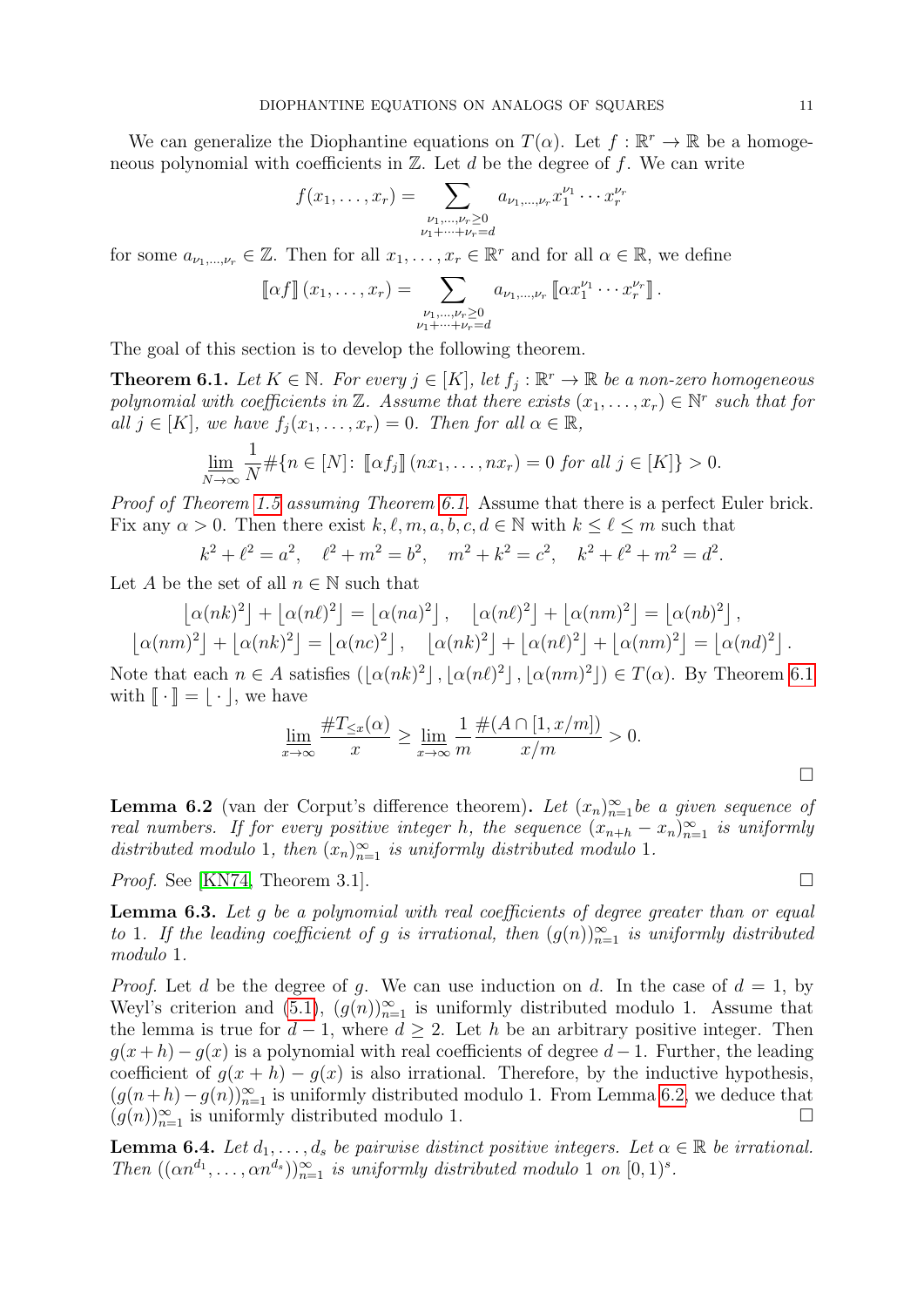*Proof.* Fix any  $\mathbf{h} = (h_1, \ldots, h_s) \in \mathbb{Z} \setminus \{0\}$ . Then  $(h_1 \alpha n^{d_1} + \cdots + h_s \alpha n^{d_s})_{n=1}^{\infty}$  is uniformly distributed modulo 1 on  $[0, 1)$  by Lemma [6.3.](#page-10-2) Therefore, by Weyl's criterion on  $[0, 1)$ ,

$$
\lim_{N \to \infty} \frac{1}{N} \sum_{n=1}^{N} e(h_1 \alpha n^{d_1} + \dots + h_s \alpha n^{d_s}) = 0.
$$

This implies that  $((\alpha n^{d_1}, \ldots, \alpha n^{d_s}))_{n=1}^{\infty}$  is uniformly distributed modulo 1 by applying Weyl's criterion on  $[0, 1)^s$ . .

*Proof of Theorem [6.1.](#page-10-0)* By the assumption, we fix a tuple  $(x_1, \ldots, x_r) \in \mathbb{N}^r$  such that for all  $j \in [K]$ , we have  $f_j(x_1, \ldots, x_r) = 0$ . Fix any  $\alpha \in \mathbb{R}$ . Let  $d_j$  be the degree of  $f_j$ . Then for all  $j \in [K]$  and  $n \in \mathbb{N}$ ,

$$
\left| \left[ \alpha f_j \right] \left( nx_1, \ldots, nx_r \right) \right| \leq \left| \alpha f_j(nx_1, \ldots, nx_r) - \left[ \alpha f_j \right] \left( nx_1, \ldots, nx_r \right) \right|
$$
  

$$
\leq C \sum_{\substack{\nu_1, \ldots, \nu_r \geq 0 \\ \nu_1 + \cdots + \nu_r = d_j}} \eta(\alpha n^{d_j} x_1^{\nu_1} \cdots x_r^{\nu_r})
$$

for some constant  $C > 0$  that depends only on  $f_1, \ldots, f_r$  and K. Let P be the maximum number of tuples  $(v_1, \ldots, v_r) \in \mathbb{Z}^r$  such that  $\nu_1, \ldots, \nu_r \geq 0$  and  $\nu_1 + \cdots + \nu_r = d_j$  for  $j \in [K]$ . Let

<span id="page-11-0"></span>
$$
A = \{ n \in \mathbb{N} \colon 0 \le \eta(\alpha n^{d_j} x_1^{\nu_1} \cdots x_r^{\nu_r}) < (CP)^{-1} \text{ for all } j \in [K]
$$
  
and for all  $\nu_1, \ldots, \nu_r \ge 0$  with  $\nu_1 + \cdots + \nu_r = d_j \}.$ 

Take any  $n \in A$ . We have  $|\llbracket \alpha f_i \rrbracket (nx_1, \ldots, nx_r)| < 1$  for every  $j \in [N]$ . Hence, we deduce  $\llbracket \alpha f_i \rrbracket$   $(nx_1, \ldots, nx_r) = 0$ 

for every  $j \in [K]$ , since  $[\![\alpha f_i]\!](nx_1, \ldots, nx_r) \in \mathbb{N}$ . Therefore, it is sufficient to show that

(6.1) 
$$
\lim_{N \to \infty} \#(A \cap [N])/N > 0.
$$

When  $\alpha$  is rational, there exist integers p, q such that  $\alpha = p/q$ . By using (C2), substituting  $n = q, 2q, 3q, \ldots$  yields  $\eta(\alpha n^{d_j} x_1^{\nu_1} \cdots x_r^{\nu_r}) = 0$ . Therefore, [\(6.1\)](#page-11-0) holds. In the case where  $\alpha$  is irrational, if necessary, by renumbering  $d_1, \ldots, d_K$ , we may assume that there exist  $1\leq j_1 < j_2 < \cdots < j_s = K$  such that

$$
1 \le d_1 = \dots = d_{j_1} < d_{j_1+1} = \dots = d_{j_2} < \dots < d_{j_{s-1}+1} = \dots = d_{j_s} = d_K.
$$

Let  $M = (x_1 \cdots x_r)^{d_K}$ , and define

$$
B = \left\{ n \in \mathbb{N} \colon 0 \le \eta \left( \alpha n^{d_{j_u}} \right) \le (2CPM)^{-1} \text{ for all } u \in [s] \right\}.
$$

From the irrationality of  $\alpha$ , Lemma [6.4](#page-10-3) shows that  $((\alpha n^{d_{j_1}}, \ldots, \alpha n^{d_{j_s}}))_{n=1}^{\infty}$  is uniformly distributed modulo 1 on  $[0,1)^s$ . Therefore, by (C1) and (C4), we obtain

$$
\frac{1}{N} \#(B \cap [1, N])
$$
\n
$$
= \frac{1}{N} \# \left\{ n \in [N] \colon \left\{ (\alpha n^{d_{j_1}}, \dots, \alpha n^{d_{j_s}}) \right\} \in \left( \eta^{-1} \left( \left[ 0, \frac{1}{2CPM} \right] \right) \cap [0, 1) \right)^s \right\}
$$
\n
$$
\to \mu_1 \left( \eta^{-1} \left( \left[ 0, (2CPM)^{-1} \right] \right) \cap [0, 1) \right)^s > 0 \quad \text{(as } N \to \infty \text{)}.
$$

Thus, B has positive density. Further, by  $(C3)$ , each  $n \in B$  satisfies the condition that for all  $j \in [K]$  and integers  $\nu_1, \ldots, \nu_r \geq 0$  with  $\nu_1 + \cdots + \nu_r = d_j$ ,

$$
\eta(\alpha n^{d_j} x_1^{\nu_1} \cdots x_r^{\nu_r}) \le x_1^{\nu_1} \cdots x_r^{\nu_r} \eta(\alpha n^{d_j}) \le M(2CPM)^{-1} < (CP)^{-1}.
$$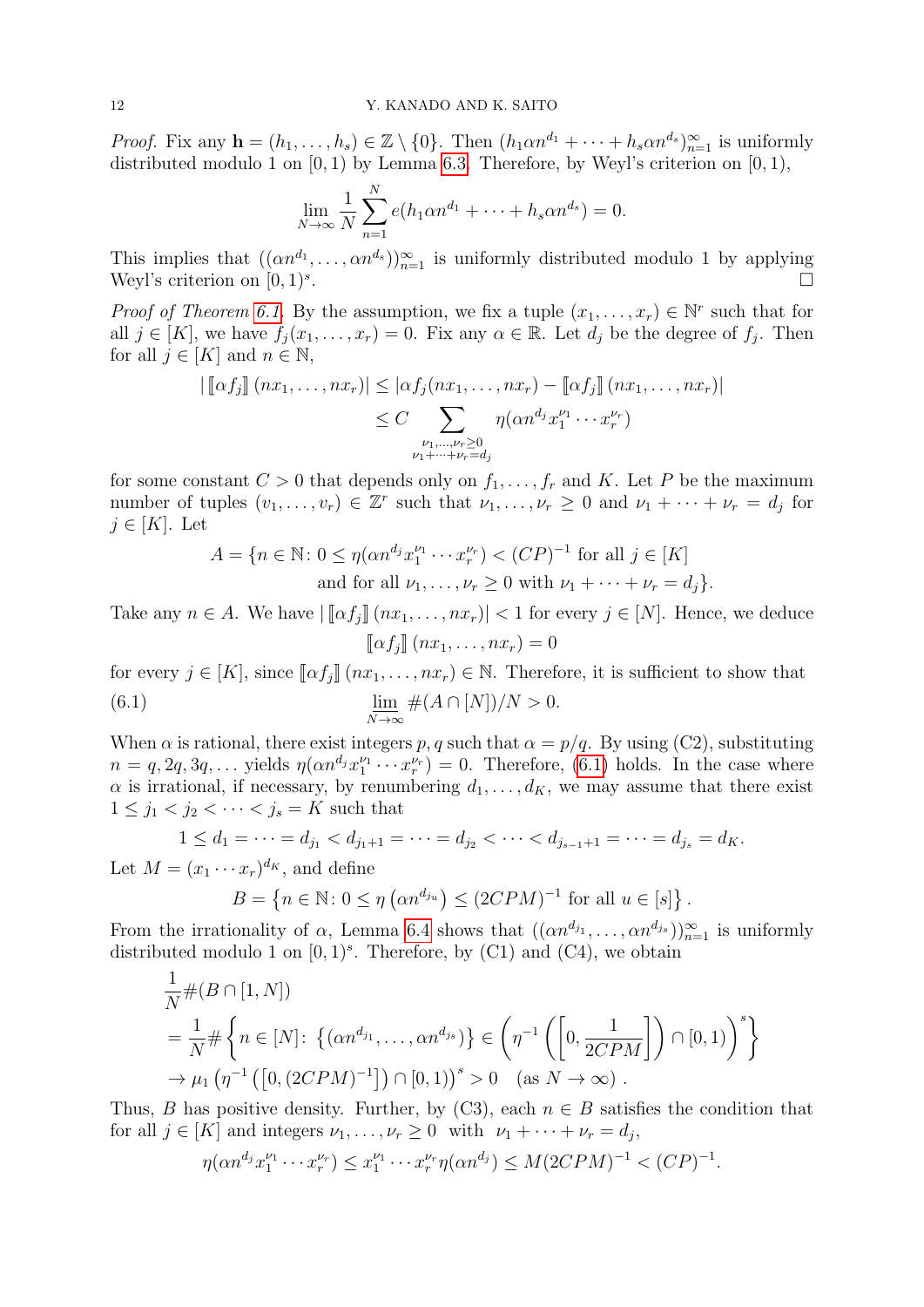<span id="page-12-0"></span>Therefore,  $B \subseteq A$ , which yields [\(6.1\)](#page-11-0).

#### 7. Further discussions

From Corollary [1.3,](#page-1-2) Theorem [1.4,](#page-1-3) and Theorem [1.5,](#page-1-4) we pose the following question.

Question 7.1. Is there  $\alpha \in (0,1)$  such that  $T(\alpha)$  is empty?

By Theorem [1.5,](#page-1-4) if we were to obtain an affirmative answer to this question, then there would be no perfect Euler brick. Note that  $T(\alpha)$  is non-empty for all  $\alpha \in (0, 1/9)$ . Indeed, it is enough to show that  $1, 2, 3 \in S(\alpha)$ . For every  $\alpha \in (0, 7 - 4\sqrt{3}]$ ,

$$
1 \le \sqrt{\frac{4}{\alpha}} - \sqrt{\frac{3}{\alpha}} \le \sqrt{\frac{3}{\alpha}} - \sqrt{\frac{2}{\alpha}} \le \sqrt{\frac{2}{\alpha}} - \frac{1}{\sqrt{\alpha}}.
$$

Thus, the intervals [1/  $\sqrt{\alpha}, \sqrt{2/\alpha}, \sqrt{2/\alpha}, \sqrt{3/\alpha}, \sqrt{3/\alpha}, \sqrt{4/\alpha}$  contain some integers. This implies that there exist  $n_1, n_2, n_3 \in \mathbb{N}$  such that  $\lfloor \alpha n_1^2 \rfloor = 1$ ,  $\lfloor \alpha n_2^2 \rfloor = 2$ , and  $\lfloor \alpha n_3^2 \rfloor =$ 3. In addition, we obtain  $\lfloor 16\alpha \rfloor = 1$ ,  $\lfloor 36\alpha \rfloor = 2$ , and  $\lfloor 49\alpha \rfloor = 3$  for all  $\alpha \in [1/16, 4/49)$ . We also find that  $|36\alpha| = 2$ ,  $|49\alpha| = 4$ , and  $|81\alpha| = 6$  for all  $\alpha \in [4/49, 1/12)$ ;  $|16\alpha| = 1$ ,  $|25\alpha| = 2$ , and  $|36\alpha| = 3$  for all  $\alpha \in [1/12, 1/9)$ . Therefore,  $T(\alpha)$  is non-empty for all  $\alpha \in (0, 1/9).$ 

<span id="page-12-2"></span>**Conjecture 7.2.** For suitable  $\alpha \in (0,1)$ , there exists  $\lambda = \lambda(\alpha) > 0$  such that  $\#T_{\leq x}(\alpha) = \lambda \log x + o(\log x) \quad (as \ x \to \infty).$ 

Note that if the conjecture were true for some  $\alpha \in (0,1)$ , then there would be no perfect Euler brick by Theorem [1.5.](#page-1-4) To support this conjecture, we show the graphs of  $\#T_{\leq x}(0.1)$ and  $\#T_{\leq x}(0.2)$  for  $0 \leq x \leq 46300$  in Figure [1.](#page-12-1)

<span id="page-12-1"></span>

The step functions in the figure are  $y = \#T_{\leq x}(\alpha)$  for  $\alpha \in \{0.1, 0.2\}$ . Interestingly, we observe that the step functions are well approximated by the functions of the form  $y = \lambda \log x + \kappa$ . Hence, these numerical calculations support that Conjecture [7.2](#page-12-2) is true. In addition, Theorem [1.2](#page-1-1) and Theorem [1.4](#page-1-3) provide theoretical support. Indeed, these theorem show that for some suitable  $\alpha \in (0,1)$ , there exists  $\lambda' = \lambda'(\alpha) > 0$  such that for sufficiently large  $x > 1$ , we have  $\#T_{\leq x}(\alpha) \geq \lambda' \log x$ . It should be noted that there would be large gaps between  $\lambda'$  and  $\lambda$ , since Theorem [1.2](#page-1-1) shows that

$$
\#T_{\leq x}(0.1) \geq \left\lfloor \frac{\log(16x)}{4\left\lceil \sqrt{2} \cdot 10 \right\rceil \log(1 + \sqrt{2})} \right\rfloor,
$$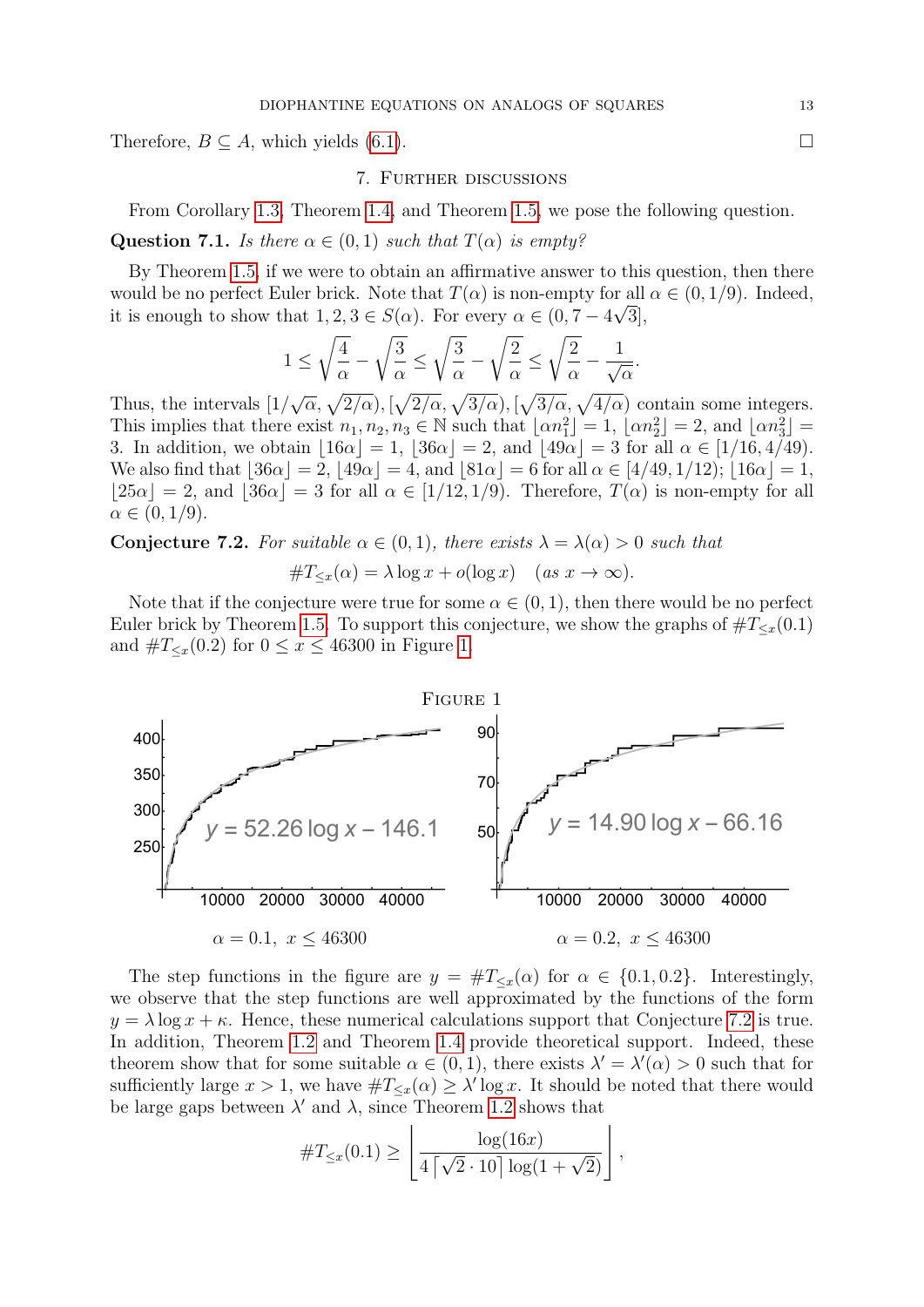and hence  $\lambda' < (4 \lceil \sqrt{2} \cdot 10 \rceil \log(1 + \sqrt{2}))^{-1} = 0.018909 \cdots$  is much less than 52.26.

In the case of  $\alpha \in \{0.3, 0.4\}$ , the number of  $T_{\leq x}(\alpha)$  also appears to be of the form  $\lambda \log x + \kappa$ ; however, the number is too small to allow us to infer whether the conjecture would be true (Figure [2\)](#page-13-0).

<span id="page-13-0"></span>

For  $\alpha \in \{0.5, 0.55, \ldots, 1.0\}$ , we compute  $\#T_{\leq 10^4}(\alpha)$ . As the graphs are similar to the cases of  $\alpha \in \{0.3, 0.4\}$ , we have omitted them here and instead offer Table [1.](#page-14-0) To describe the table, for  $\alpha \in (0,1]$  and real  $x \geq 1$ , we define

$$
U_{\leq x}(\alpha) = \left\{ (n_1, n_2, n_3) \in \mathbb{N}^3 : \left( \lfloor \alpha n_1^2 \rfloor, \lfloor \alpha n_2^2 \rfloor, \lfloor \alpha n_3^2 \rfloor \right) \in T_{\leq x}(\alpha) \right\}.
$$

Note that  $\#U_{\leq x}(\alpha) = \#T_{\leq x}(\alpha)$  for all  $\alpha \in (0,1]$  and  $x > 1$ .

To produce Figure [1,](#page-12-1) Figure [2,](#page-13-0) and Table [1,](#page-14-0) we first applied C++ to determine the lists of tuples in  $U_{\leq x}(\alpha)$ . We then applied Mathematica and checked that these tuples truly belong to  $U_{\leq x}(\alpha)$  in order to guarantee the accuracy of the calculations. Figure [1](#page-12-1) and Figure [2](#page-13-0) were plotted by Mathematica; the approximated curves were also computed by Mathematica.

<span id="page-13-1"></span>Conjecture 7.3. There exist infinitely many  $(n_1, n_2, n_3) \in \mathbb{N}^3$  with  $n_1, n_2, n_3 \geq 2$  such that all of  $n_1^2 + n_2^2 - 1$ ,  $n_1^2 + n_3^2 - 1$ ,  $n_2^2 + n_3^2 - 1$ ,  $n_1^2 + n_2^2 + n_3^2 - 2$  are perfect squares.

It follows from Theorem [1.4](#page-1-3) that for almost all  $\alpha \in (0,1)$  there exist infinitely many tuples  $(n_1, n_2, n_3, m_1, m_2, m_3, m_4) \in \mathbb{N}^4$  such that

$$
\begin{aligned}\n\lfloor \alpha n_1^2 \rfloor + \lfloor \alpha n_2^2 \rfloor &= \lfloor \alpha m_1^2 \rfloor, \quad \lfloor \alpha n_2^2 \rfloor + \lfloor \alpha n_3^2 \rfloor = \lfloor \alpha m_2^2 \rfloor, \\
\lfloor \alpha n_3^2 \rfloor + \lfloor \alpha n_1^2 \rfloor &= \lfloor \alpha m_3^2 \rfloor, \quad \lfloor \alpha n_1^2 \rfloor + \lfloor \alpha n_2^2 \rfloor + \lfloor \alpha n_3^2 \rfloor = \lfloor \alpha m_4^2 \rfloor.\n\end{aligned}
$$

Since  $\lim_{\alpha\to 1-0}$   $\lfloor \alpha n^2 \rfloor = n^2 - 1$ , we anticipate that there exist infinitely many tuples  $(n_1, n_2, n_3, m_1, m_2, m_3, m_4) \in \mathbb{N}^4$  such that

$$
n_1^2 + n_2^2 - 1 = m_1^2, \quad n_2^2 + n_3^2 - 1 = m_2^2,
$$
  

$$
n_3^2 + n_1^2 - 1 = m_3^2, \quad n_1^2 + n_2^2 + n_3^2 - 2 = m_4^2.
$$

Therefore, Conjecture [7.3](#page-13-1) is expected from Theorem [1.4.](#page-1-3) Let  $V(x)$  be the set of all tuples  $(n_1, n_2, n_3) \in \mathbb{N}^3$  with  $n_1 \leq n_2 \leq n_3 \leq x$  such that all of

$$
n_1^2 + n_2^2 - 1
$$
,  $n_1^2 + n_3^2 - 1$ ,  $n_2^2 + n_3^2 - 1$ ,  $n_1^2 + n_2^2 + n_3^2 - 2$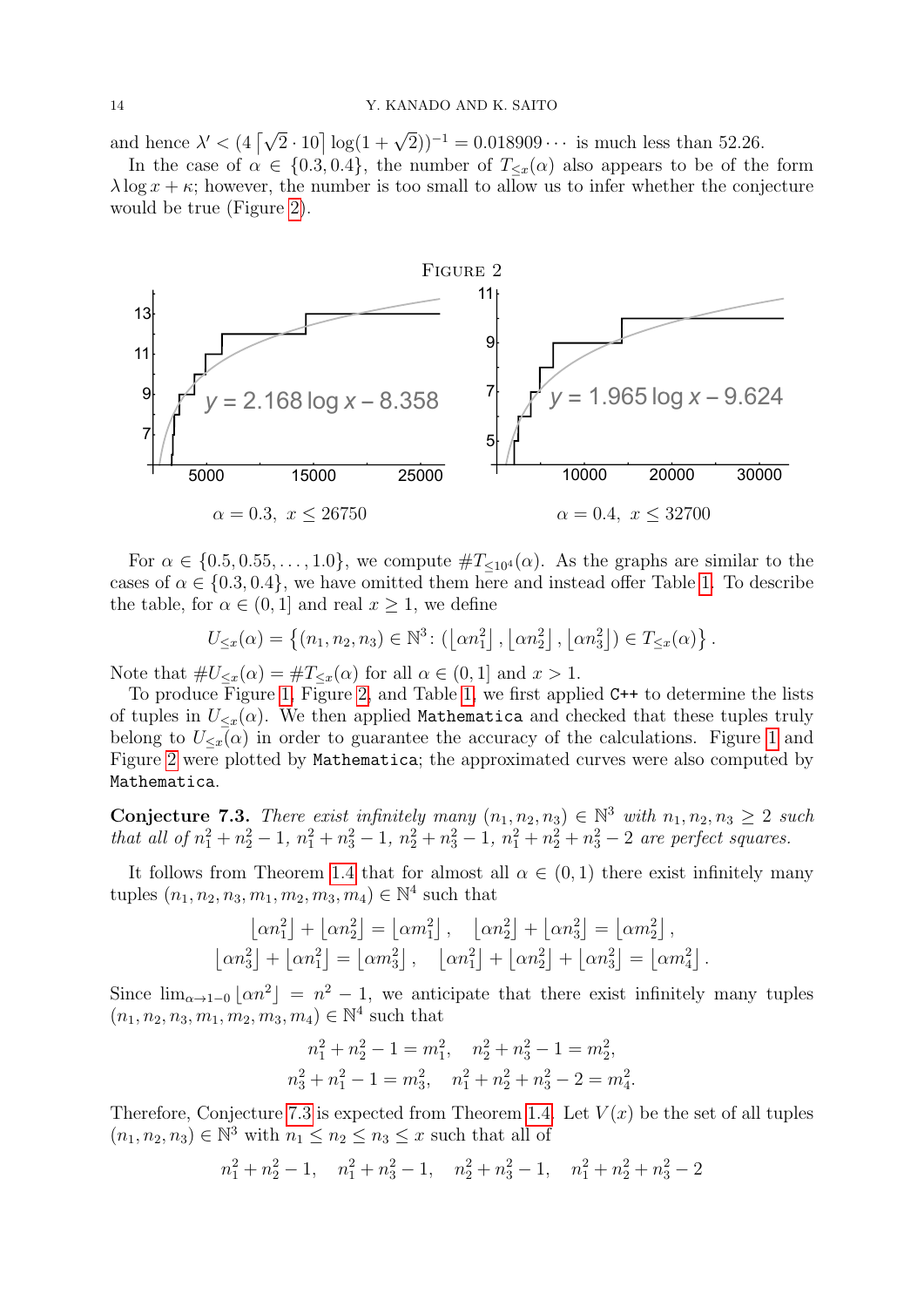<span id="page-14-0"></span>

| $\alpha$ | # $U_{\leq 10^4}(\alpha)$ | elements in $U_{\leq 10^4}(\alpha)$                                                                                                                                                                                                                  |
|----------|---------------------------|------------------------------------------------------------------------------------------------------------------------------------------------------------------------------------------------------------------------------------------------------|
| 0.50     | 15                        | $(3,3,3), (5,5,11), (12,12,71), (17,17,143), (23,29,29), (29,29,419), (70,70,168),$<br>$(70, 70, 2449), (99, 99, 4899), (461, 1483, 1741), (1219, 1559, 1847), (1429, 1597, 1979),$<br>$(1886, 2351, 3871), (1887, 2943, 5247), (2449, 3433, 6439)$  |
| 0.55     | 12                        | $(5,5,11), (12,12,71), (23,29,29), (29,29,419), (70,70,168), (70,70,2449),$<br>$(99, 99, 4899), (461, 1483, 1741), (1219, 1559, 1847), (1429, 1597, 1979),$<br>$(1886, 2351, 3871), (2449, 3433, 6439)$                                              |
| 0.60     | 9                         | $(23, 29, 29), (29, 29, 419), (70, 70, 2449), (99, 99, 4899), (461, 1483, 1741),$<br>$(1219, 1559, 1847), (1429, 1597, 1979), (1886, 2351, 3871), (2449, 3433, 6439)$                                                                                |
| 0.65     | 9                         | $(23, 29, 29), (29, 29, 419), (70, 70, 2449), (99, 99, 4899), (461, 1483, 1741),$<br>$(1219, 1559, 1847), (1429, 1597, 1979), (1886, 2351, 3871), (2449, 3433, 6439)$                                                                                |
| 0.70     | 9                         | $(23, 29, 29), (29, 29, 419), (70, 70, 2449), (99, 99, 4899), (461, 1483, 1741),$<br>$(1219, 1559, 1847), (1429, 1597, 1979), (1886, 2351, 3871), (2449, 3433, 6439)$                                                                                |
| 0.75     | 15                        | $(3,3,3), (5,5,11), (12,12,71), (17,17,143)$ $(23,29,29), (29,29,419), (70,70,168),$<br>$(70, 70, 2449), (99, 99, 4899), (461, 1483, 1741), (1219, 1559, 1847), (1429, 1597, 1979),$<br>$(1886, 2351, 3871), (1887, 2943, 5247), (2449, 3433, 6439)$ |
| 0.80     | 9                         | $(23, 29, 29), (29, 29, 419), (70, 70, 2449), (99, 99, 4899), (461, 1483, 1741),$<br>$(1219, 1559, 1847), (1429, 1597, 1979), (1886, 2351, 3871), (2449, 3433, 6439)$                                                                                |
| 0.85     | 9                         | $(23, 29, 29), (29, 29, 419), (70, 70, 2449), (99, 99, 4899), (461, 1483, 1741),$<br>$(1219, 1559, 1847), (1429, 1597, 1979), (1886, 2351, 3871), (2449, 3433, 6439)$                                                                                |
| 0.90     | 9                         | $(23, 29, 29), (29, 29, 419), (70, 70, 2449), (99, 99, 4899), (461, 1483, 1741),$<br>$(1219, 1559, 1847), (1429, 1597, 1979), (1886, 2351, 3871), (2449, 3433, 6439)$                                                                                |
| 0.95     | 9                         | $(23, 29, 29), (29, 29, 419), (70, 70, 2449), (99, 99, 4899), (461, 1483, 1741),$<br>$(1219, 1559, 1847), (1429, 1597, 1979), (1886, 2351, 3871), (2449, 3433, 6439)$                                                                                |
| 1.00     | $\overline{0}$            | none                                                                                                                                                                                                                                                 |

TABLE 1

are squares. Although it is believed that there is no perfect Euler brick, this conjecture suggests that there exists an infinite number of variants of perfect Euler bricks. By numerical calculation, we have

 $V(46300) = \{(23, 29, 29), (461, 1483, 1741), (1219, 1559, 1847), (1429, 1597, 1979),$  $(1886, 2351, 3871), (2449, 3433, 6439), (3095, 18880, 20351)\}.$ 

We do not know the reason, but it can be seen that  $V(46300) \subset U_{46300}(0.5)$ .

Appendix A. Ceiling Functions

In this appendix, we examine the set

$$
\overline{S}(\alpha) := \{ \lceil \alpha n^2 \rceil : n \in \mathbb{N} \}
$$

for every  $\alpha \in \mathbb{R}$ . Let  $\overline{T}(\alpha) = T(\overline{S}(\alpha))$ . Note that  $\overline{S}(1) = S$  and that for every fixed  $n \in \mathbb{N}$ ,  $\lim_{\alpha\to 1-0} \lceil \alpha n^2 \rceil = n^2$ . Since  $\overline{S}(\alpha)$  is a discrete set, there is no gap between  $\lceil \alpha n^2 \rceil$  and  $n^2$ if  $n$  is sufficiently large. We expect that we would obtain Theorem [1.2](#page-1-1) and Theorem [1.4](#page-1-3) for  $\overline{S}(\alpha)$  in a similar manner to the proofs of these theorems. However, the problems involving  $\overline{S}(\alpha)$  are much harder. The small difference between  $S(\alpha)$  and  $\overline{S}(\alpha)$  causes strange phenomena. Firstly,

<span id="page-14-1"></span>**Theorem A.1.** We have  $\#\overline{T}(p/F_a) = \infty$  for all odd  $q \in \mathbb{N}$  and  $p \in [0,(4/9)F_a)_{\mathbb{Z}}$ .

<span id="page-14-2"></span>**Theorem A.2.** We have  $\#\overline{T}(\alpha) = \infty$  for all rational numbers  $\alpha \in (1/8, 3/16] \cup (1/3, 3/8] \cup$  $(5/9, 9/16]$ .

Moreover, we obtain the following theorem as a metric result.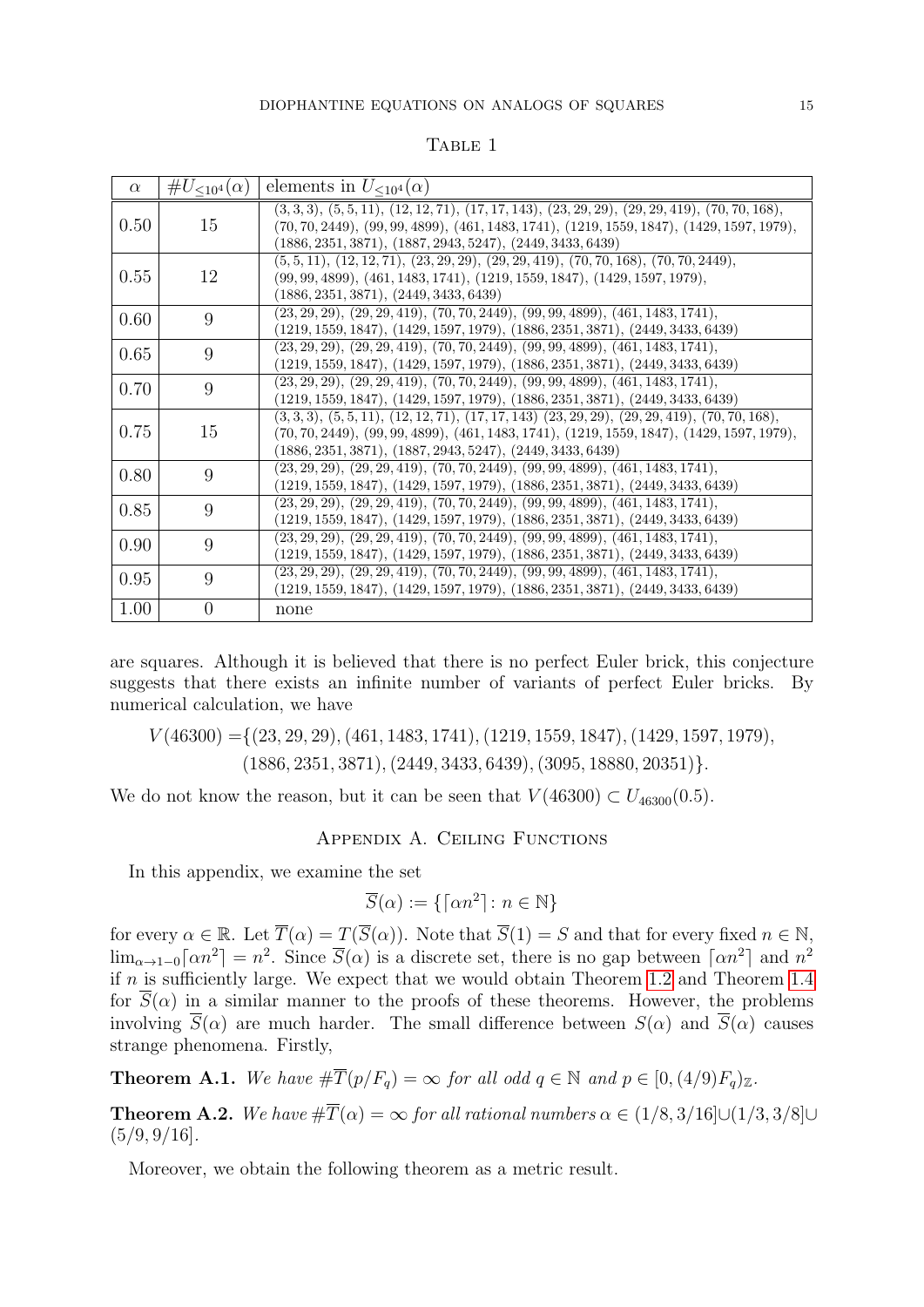<span id="page-15-1"></span>**Theorem A.3.** We have  $\#\overline{T}(\alpha) = \infty$  for almost all  $\alpha \in (0, 2/3)$ .

As a consequence, we get the following corollary.

<span id="page-15-0"></span>**Corollary A.4.** There exists an open and dense set  $U \subseteq (0, 2/3)$  such that  $\#\overline{T}(\alpha) > 0$ for all  $\alpha \in U$ .

The proof of Corollary [A.4](#page-15-0) is similar to that of Corollary [1.3.](#page-1-2) For all  $\alpha \in (0, 2/3)$  with  $\#\overline{T}(\alpha) = \infty$ , there exists  $\varepsilon(\alpha) > 0$  such that any  $\gamma \in (\alpha - \varepsilon(\alpha), \alpha)$  satisfies  $\#\overline{T}(\gamma) > 0$ . Let

$$
U = \bigcup_{\substack{\alpha \in (0,2/3) \\ \#\overline{T}(\alpha) = \infty}} (\alpha - \varepsilon(\alpha), \alpha) \cap (0, 2/3).
$$

By Theorem [A.3,](#page-15-1) U is open and dense in  $(0, 2/3)$ . Therefore, we deduce Corollary [A.4.](#page-15-0)

*Proof of Theorem [A.1.](#page-14-1)* Let q be an arbitrary odd positive integer and  $p \in [1,(4/9)F_q)_\mathbb{Z}$ . Let us show that for every odd  $n \in \mathbb{N}$ ,

<span id="page-15-3"></span>(A.1) 
$$
\left( \left\lceil \frac{p}{F_q} F_{qn-1}^2 \right\rceil, \left\lceil \frac{p}{F_q} F_{qn-1}^2 \right\rceil, \left\lceil \frac{p}{F_q} \left( \frac{F_{qn-1}^2}{2} - 1 \right)^2 \right\rceil \right) \in T \left( \frac{p}{F_q} \right)
$$

Take any odd  $n \in \mathbb{N}$ . We define  $x = F_{qn} - F_{qn-1}$  and  $y = F_{qn-1}$ . Since  $qn - 1$  is even, Lemma [3.2](#page-5-7) yields  $x^2 = 2y^2 + 1$ . It follows from [\(3\)](#page-5-3) in Lemma [3.1](#page-5-5) that

$$
y^{2} = F_{qn-1}^{2} = F_{qn}F_{qn-2} + (-1)^{qn} = F_{qn}F_{qn-2} - 1.
$$

By [\(2\)](#page-5-2) in Lemma [\(3.1\)](#page-5-5),  $F_q \mid F_{qn}$ . Therefore, we have

$$
\left[\frac{p}{F_q}x^2\right] = \left[\frac{p}{F_q}(2y^2+1)\right] = \left[2p\frac{F_{qn}}{F_q}F_{qn-2} - \frac{p}{F_q}\right] = 2\frac{p}{F_q}F_{qn}F_{qn-2} = 2\frac{p}{F_q}(y^2+1).
$$

Note that  $(p/F_q)(y^2 + 1)$  is an integer which is equal to  $p(F_{qn}/F_q)F_{qn-2}$  and we have

<span id="page-15-4"></span>
$$
\frac{p}{F_q}(y^2+1) - 1 < \frac{p}{F_q}y^2 \le \frac{p}{F_q}(y^2+1).
$$

Therefore, we obtain

(A.2) 
$$
\left[\frac{p}{F_q}x^2\right] = 2\left[\frac{p}{F_q}y^2\right].
$$

In addition, since  $F_q | y^2 + 1$  and  $[(p/F_q)y^2] = [(p/F_q)(y^2 + 1)]$ , we get

<span id="page-15-5"></span>(A.3) 
$$
\left[\frac{p}{F_q}\left(\frac{y^2}{2}+1\right)^2\right] = \left[\frac{p}{F_q}\frac{y^4}{4}\right] + \left[\frac{p}{F_q}(y^2+1)\right] = \left[\frac{p}{F_q}\left(\frac{y^2}{2}\right)^2\right] + \left[\frac{p}{F_q}y^2\right].
$$

Let us now show that

<span id="page-15-2"></span>(A.4) 
$$
\left[\frac{p}{F_q} (y^2/2 - 1)^2\right] = \left[\frac{p}{F_q} (y^2/2)^2\right] - \left[\frac{p}{F_q} y^2\right].
$$

By  $y^2 = F_{qn}F_{qn-2} - 1$  and  $p \in [1, (4/9)F_q)_{\mathbb{Z}}$ , we have

$$
\left\{\frac{p}{F_q}y^2\right\} = 1 - \frac{p}{F_q}, \quad \left\{\frac{p}{F_q}\left(\frac{y^2}{2} - 1\right)^2\right\} = \left\{\frac{p}{F_q}\frac{y^4}{4} - \frac{p}{F_q}y^2 + \frac{p}{F_q}\right\} = \left\{\frac{9p}{4F_q}\right\} = \frac{9p}{4F_q},
$$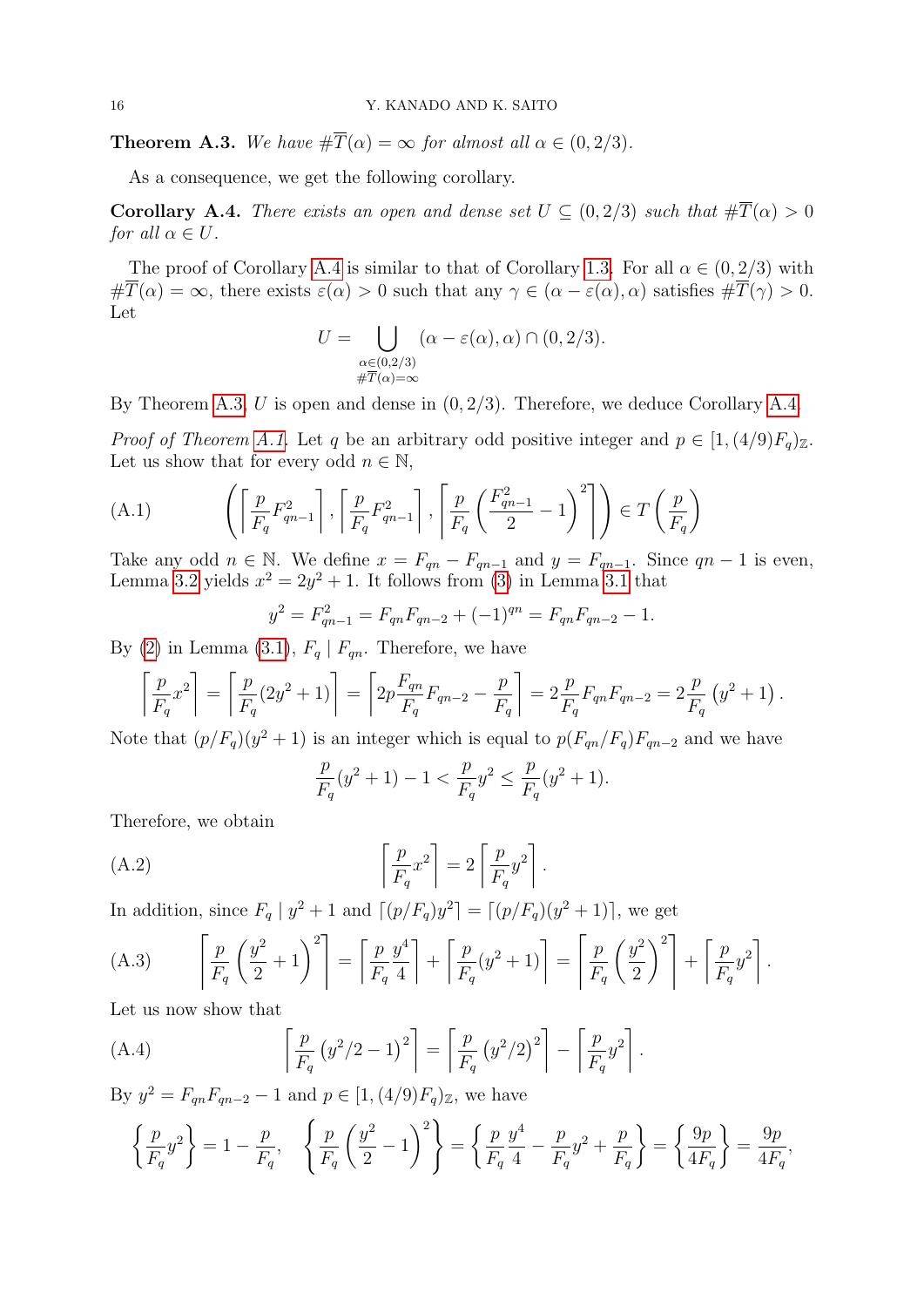which implies that  $1 < \{(p/F_q)y^2\} + \{(p/F_q)(y^2/2-1)^2\} < 2$ . Hence, we have

$$
\left[\frac{p}{F_q} (y^4/4 + 1)\right] = \left[\frac{p}{F_q} (y^2/2 - 1)^2\right] + \left[\frac{p}{F_q} y^2\right].
$$

Additionally, by  $p < (4/5)F_q$ , the left-hand side is equal to  $\lceil (p/F_q)(y^2/2)^2 \rceil$ . Therefore, we get  $(A.4)$ . Similar to the proof of Theorem [1.2,](#page-1-1) we can deduce  $(A.1)$  from  $(A.2)$ ,  $(A.3)$ , and  $(A.4)$ .

*Proof of Theorem [A.2.](#page-14-2)* Let  $\alpha$  be an arbitrary rational number in  $(1/8, 3/16] \cup (1/3, 3/8] \cup$  $(5/9, 9/16]$ . Let  $\alpha = p/q$  where  $p, q \in \mathbb{N}$  are relatively prime. Take  $r = r(q) \in \mathbb{N}$  as in Lemma [3.3.](#page-5-6) We can show that for all  $n \in \mathbb{N}$  with  $4 \mid n$ ,

(A.5) 
$$
\left( \left[ \alpha F_{rn-2}^2 \right], \left[ \alpha F_{rn-2}^2 \right], \left[ \alpha \left( \frac{F_{rn-2}^2}{2} \right)^2 \right] \right) \in T(\alpha).
$$

Fix any  $n \in \mathbb{N}$  with  $4 \mid n$ . We define  $x = F_{rn-1} - F_{rn-2}$  and  $y = F_{rn-2}$ . Since  $rn-2$  is even, we get  $x^2 = 2y^2 + 1$  and

<span id="page-16-0"></span>
$$
y^{2} = (F_{rn} - 2F_{rn-1})^{2} \equiv 4F_{rn-1}^{2} = 4(F_{rn}F_{rn-2} + 1) \equiv 4 \mod{4q}.
$$

For all  $x \in \mathbb{R}$ , we define  $\delta(x) = \{x\}$  if  $x \notin \mathbb{Z}$ , and  $\delta(x) = 1$  otherwise. Then we obtain  $\lceil x \rceil = x + 1 - \delta(x)$ . Therefore, the following equivalences hold:

$$
\begin{aligned}\n\left[\alpha x^2\right] &= 2\left[\alpha y^2\right] \\
&\iff \alpha(2y^2 + 1) + 1 - \delta\left(\alpha(2y^2 + 1)\right) = 2\alpha y^2 + 2 - 2\delta\left(\alpha y^2\right) \\
&\iff 1 - \alpha + \delta(9\alpha) - 2\delta(4\alpha) = 0, \\
\left[\alpha\left(y^2/2 + 1\right)^2\right] &= \left[\alpha\left(y^2/2\right)^2\right] + \left[\alpha y^2\right] \\
&\iff \alpha\left(y^2/2 + 1\right)^2 + 1 - \delta\left(\alpha\left(y^2/2 + 1\right)^2\right) \\
&= \alpha\left(y^2/2\right)^2 + \alpha y^2 + 2 - \delta\left(\alpha\left(y^2/2\right)^2\right) - \delta\left(\alpha y^2\right) \\
&\iff 1 - \alpha + \delta(9\alpha) - 2\delta(4\alpha) = 0, \\
\left[\alpha\left(y^2/2 + 2\right)^2\right] &= \left[\alpha\left(y^2/2 + 1\right)^2\right] + \left[\alpha y^2\right] \\
&\iff \alpha\left(y^2/2 + 2\right)^2 + 1 - \delta\left(\alpha\left(y^2/2 + 2\right)^2\right) \\
&= \alpha\left(y^2/2 + 1\right)^2 + \alpha y^2 + 2 - \delta\left(\alpha\left(y^2/2 + 1\right)^2\right) - \delta\left(\alpha y^2\right) \\
&\iff 1 - 3\alpha + \delta(16\alpha) - \delta(9\alpha) - \delta(4\alpha) = 0.\n\end{aligned}
$$

Since  $\alpha \in (1/8, 3/16] \cup (1/3, 3/8] \cup (5/9, 9/16]$ , we have  $1 - \alpha + \delta(9\alpha) - 2\delta(4\alpha) = 0$  and  $1-3\alpha+\delta(16\alpha)-\delta(9\alpha)-\delta(4\alpha)=0$ . Hence, we conclude [\(A.5\)](#page-16-0).

Before proving Theorem [A.3,](#page-15-1) we present the following lemma.

<span id="page-16-1"></span>**Lemma A.5.** Let  $0 < s < t < 1$ . We define

$$
B_1 = \{(u, v) \in \mathbb{R}^2 \colon (1 - s)/2 < u < (2 - t)/2, v > 0\}
$$
\n
$$
B_2 = \{(u, v) \in \mathbb{R}^2 \colon 1 - s < u + v < 2 - t\},
$$
\n
$$
B_3 = \{(u, v) \in \mathbb{R}^2 \colon t < u - v < 1 + s\}.
$$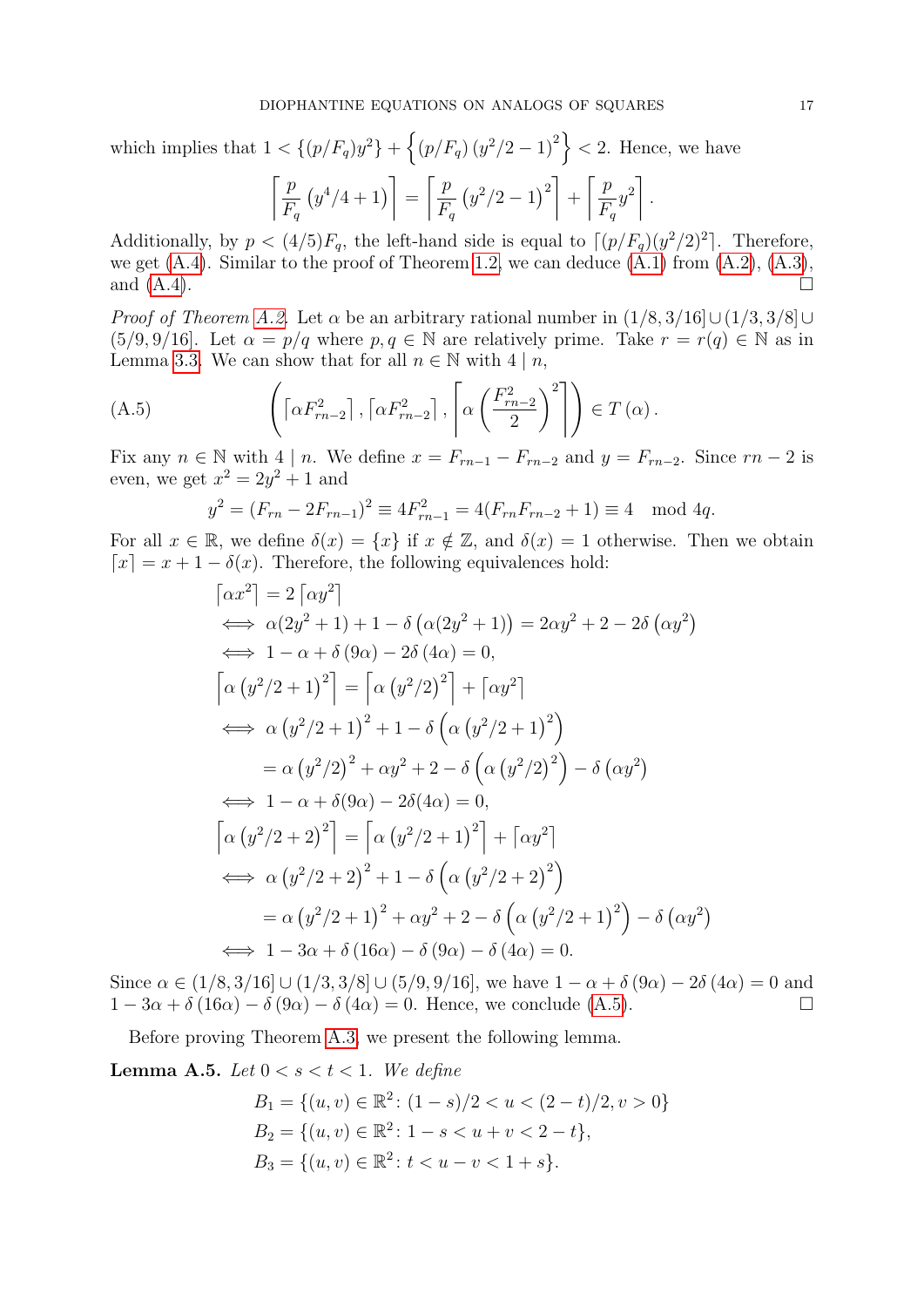Let  $\alpha \in [s, t]$ . If  $n \in \mathbb{N}$  satisfies

(A.6) 
$$
(\{\alpha F_{2n}^2\}, \{\alpha F_{2n}^4/4\}) \in B_1 \cap B_2 \cap B_3 \cap (0, 1)^2,
$$

then we have  $(\lceil \alpha F_{2n}^2 \rceil, \lceil \alpha F_{2n}^2 \rceil, \lceil \alpha (F_{2n}^2/2 - 1)^2 \rceil) \in \overline{T}(\alpha)$ .

**Remark A.6.** Each  $B_i$  is non-empty. Indeed, it follows that

<span id="page-17-0"></span>
$$
(2-t)/2 - (1-s)/2 = 1 - (t-s)/2 > 0,
$$
  
\n
$$
(2-t) - (1-s) = 1 - (t-s) > 0,
$$
  
\n
$$
(1+s) - t = 1 - (t-s) > 0.
$$

It is non-trivial that  $B_1 \cap B_2 \cap B_3 \cap (0,1)^2 \neq \emptyset$ . We will verify this in the next section.

Proof of Lemma [A.5.](#page-16-1) Fix any  $n \in \mathbb{N}$  satisfying [\(A.6\)](#page-17-0). Let  $x = x_n = F_{2n+1} - F_{2n}$  and  $y = y_n = F_{2n}$ . Then  $x^2 = 2y^2 + 1$  holds. Since  $\alpha y^2$  is not an integer by the definition of  $B_1$ , we have

$$
\lceil \alpha y^2 \rceil = \alpha y^2 + 1 - \{\alpha y^2\}.
$$

Therefore, we observe that

$$
\lceil \alpha x^2 \rceil = 2\lceil \alpha y^2 \rceil \Leftrightarrow 2\lceil \alpha y^2 \rceil - 1 < 2\alpha y^2 + \alpha \le 2\lceil \alpha y^2 \rceil
$$
\n
$$
\Leftrightarrow 1 - 2\{\alpha y^2\} < \alpha \le 2 - 2\{\alpha y^2\}
$$
\n
$$
\Leftrightarrow (1 - s)/2 < \{\alpha y^2\} < (2 - t)/2.
$$

By the definition of  $B_1$  and the choice of n, we have  $\lceil \alpha x^2 \rceil = 2 \lceil \alpha y^2 \rceil$ .

Let us next show that

(A.7) 
$$
\lceil \alpha(y^2/2 + 1)^2 \rceil = \lceil \alpha(y^2/2)^2 \rceil + \lceil \alpha y^2 \rceil.
$$

Since  $\alpha(y^2/2)^2$  is not an integer from the definition of  $B_1$ , we obtain

<span id="page-17-1"></span>
$$
\lceil \alpha(y^2/2)^2 \rceil = \alpha(y^2/2)^2 + 1 - \{ \alpha(y^2/2)^2 \}.
$$

Therefore, we also observe that

$$
(A.7) \Leftrightarrow \lceil \alpha(y^2/2)^2 \rceil + \lceil \alpha y^2 \rceil - 1 < \alpha \frac{y^4}{4} + \alpha(y^2 + 1) \le \lceil \alpha(y^2/2)^2 \rceil + \lceil \alpha y^2 \rceil
$$
\n
$$
\Leftrightarrow 1 - (\{\alpha y^2\} + \{\alpha(y^2/2)^2\}) < \alpha \le 2 - (\{\alpha y^2\} + \{\alpha(y^2/2)^2\})
$$
\n
$$
\Leftrightarrow 1 - s < \{\alpha y^2\} + \{\alpha(y^2/2)^2\} < 2 - t.
$$

By the definition of  $B_2$  and the choice of n, we conclude  $(A.7)$ .

We lastly show that

(A.8) 
$$
\lceil \alpha(y^2/2 - 1)^2 \rceil = \lceil \alpha(y^2/2)^2 \rceil - \lceil \alpha y^2 \rceil.
$$

Similarly, we obtain the following equivalences:

<span id="page-17-2"></span>
$$
(A.8) \Leftrightarrow \lceil \alpha(y^2/2)^2 \rceil - \lceil \alpha y^2 \rceil - 1 < \alpha \frac{y^4}{4} - \alpha y^2 + \alpha \le \lceil \alpha(y^2/2)^2 \rceil - \lceil \alpha y^2 \rceil
$$
\n
$$
\Leftrightarrow -1 + \{\alpha y^2\} - \{\alpha(y^2/2)^2\} < \alpha \le \{\alpha y^2\} - \{\alpha(y^2/2)^2\}
$$
\n
$$
\Leftrightarrow t < \{\alpha y^2\} - \{\alpha(y^2/2)^2\} < 1 + s.
$$

From the definition of  $B_3$  and the choice of n, we deduce  $(A.8)$ .

By the above discussion, setting  $k = \ell = \lceil \alpha y^2 \rceil$  and  $m = \lceil \alpha(y^2/2 - 1)^2 \rceil$ , we obtain  $(k, \ell, m) \in \overline{T}(\alpha).$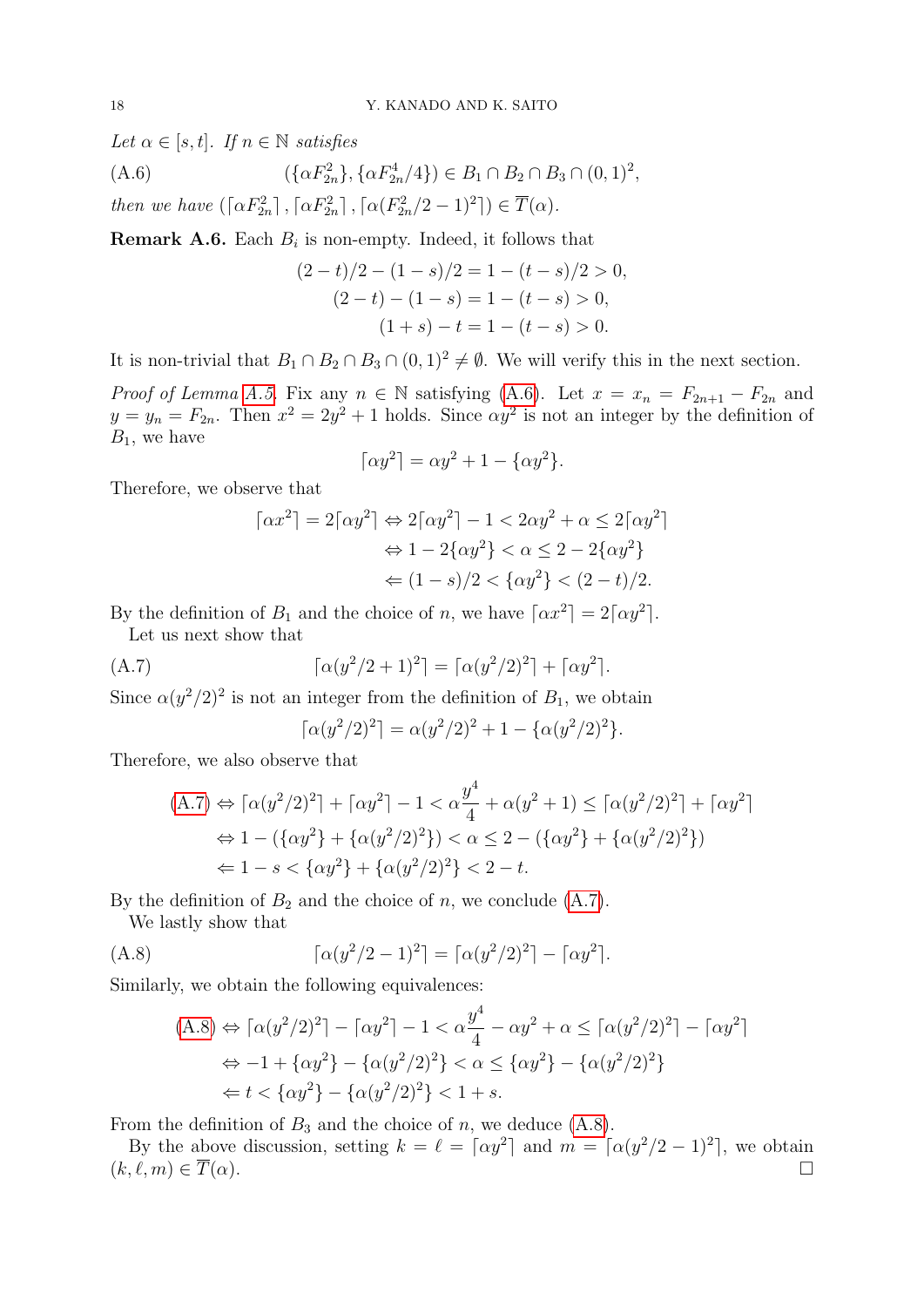*Proof of Theorem [A.3.](#page-15-1)* Fix any  $0 < t < 2/3$ , and let  $0 < s < t$  be a parameter chosen later. Let  $B_1, B_2, B_3$  be as in Lemma [A.5.](#page-16-1) Lemma [5.2](#page-8-1) shows that for almost all  $\alpha \in [s, t]$ ,

$$
\lim_{N \to \infty} \frac{\#\{n \in [N] : (\{\alpha F_{2n}^2\}, \{\alpha F_{2n}^4/4\}) \in B_1 \cap B_2 \cap B_3 \cap (0, 1)^2\}}{N}
$$
\n
$$
= \mu_2(B_1 \cap B_2 \cap B_3 \cap (0, 1)^2).
$$

Therefore, by Lemma [A.5,](#page-16-1) if  $\mu(B_1 \cap B_2 \cap B_3 \cap (0,1)^2) > 0$ , then  $\#\overline{T}(\alpha) = \infty$  for almost all  $\alpha \in [s, t]$ . Let us show that  $\mu(B_1 \cap B_2 \cap B_3 \cap (0, 1)^2) > 0$ . Note that  $B_1, B_2, B_3$ , and  $(0, 1)^2$  are open. Therefore, it suffices to show that  $B_1 \cap B_2 \cap B_3 \cap (0, 1)^2$  is non-empty. Let  $R = B_2 \cap B_3$ . By solving the systems of linear equations, R forms the open square whose vertices are

$$
\left(\frac{1+(t-s)}{2},\ \frac{1-(t+s)}{2}\right),\ (1,\ 1-t),\ \left(\frac{3-(s+t)}{2},\ \frac{1-(t+s)}{2}\right),\ (1,\ -s).
$$

Define  $proj_1: \mathbb{R}^2 \to \mathbb{R}$  as  $proj_1(u, v) = u$ . Let us consider two cases as follows:

(a)  $0 < t \le 1/2$ , (b)  $t > 1/2$ .

In case (a), we choose an arbitrarily small  $s \in (0, t)$ . Then we obtain  $(1-(t+s))/2 \in (0, 1)$ . Therefore,

$$
\text{proj}_1(R \cap (0,1)^2 \cap B_1) = \left(\frac{1 + (t - s)}{2}, \frac{3 - (s + t)}{2}\right) \cap (0,1) \cap \left(\frac{1 - s}{2}, \frac{2 - t}{2}\right)
$$

$$
= \left(\frac{1 + (t - s)}{2}, 1\right) \cap \left(\frac{1 - s}{2}, \frac{2 - t}{2}\right)
$$

which is non-empty by  $0 < s < t \leq 1/2$ . Thus, almost all  $\alpha \in (0, 1/2]$  satisfy  $\#\overline{T}(\alpha) = \infty$ . In case (b), we choose any  $s \in (1/2, t)$ . Then  $(1 - (t + s))/2 < 0$ . Therefore,

$$
\text{proj}_1(R \cap (0,1)^2 \cap B_1) = (t,1) \cap \left(\frac{1-s}{2}, \frac{2-t}{2}\right),
$$

which is non-empty from  $1/2 < t < 2/3$ . Hence, we can conclude that  $\#\overline{T}(\alpha) = \infty$  for almost all  $\alpha \in [1/2, 2/3]$ .

**Remark A.7.** For every  $\alpha > 0$  and  $x > 1$ , we define  $\overline{T}_{\leq x}(\alpha)$  as the number of tuples  $(\lceil \alpha n_1^2 \rceil, \lceil \alpha n_2^2 \rceil, \lceil \alpha n_3^2 \rceil) \in \overline{T}(\alpha)$  with  $n_1 \leq n_2 \leq n_3 \leq x$ . From  $(A.1)$ , we deduce that

$$
\#\overline{T}_{\leq x}(p/F_q) \geq \left\lfloor \frac{\log(16\phi^2 x)}{2q \log \phi} \right\rfloor
$$

for all odd  $q \in \mathbb{N}$ ,  $p \in [1, (4/9)F_q)_\mathbb{Z}$ , and  $x > 1$ . We can also get similar lower bounds in the case of  $\alpha \in ((1/8, 3/16] \cup (1/3, 3/8] \cup (5/9, 9/16]) \cap \mathbb{Q}$ . In addition, let  $0 < s < t < 1$ ; lemma [A.5](#page-16-1) and the proof of Theorem [A.3](#page-15-1) imply that for almost all  $\alpha \in [s, t]$  there exist  $\lambda' = \lambda'(s,t) > 0$  and  $x_0 = x_0(s,t,\alpha) > 0$  such that for all  $x \geq x_0$ , we obtain

$$
\#\overline{T}_{\leq x}(\alpha) \geq \lambda' \log x.
$$

## Acknowledgement

The second author was supported by JSPS KAKENHI Grant Number JP22J00025.